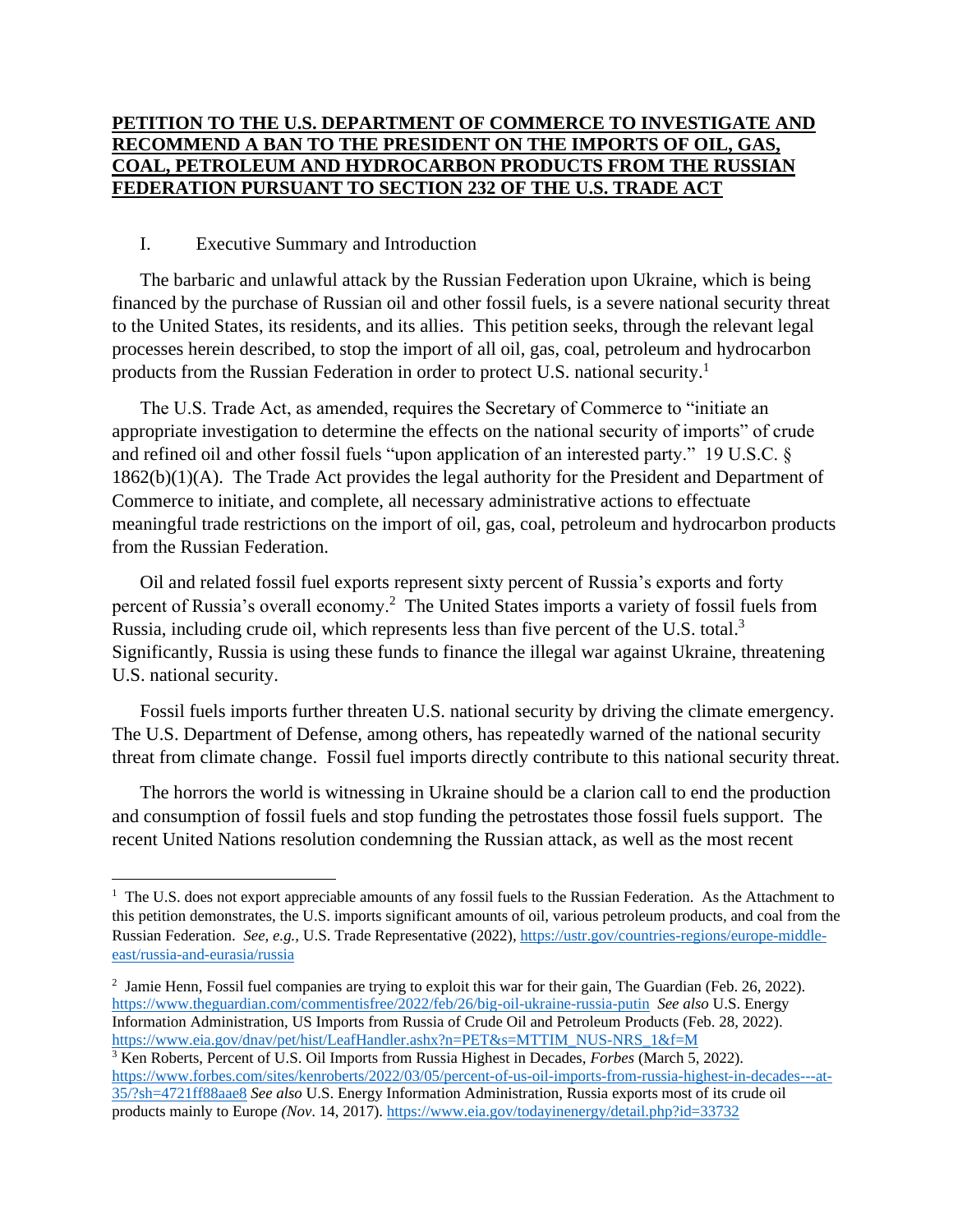Intergovernmental Panel on Climate Change (IPCC) report on the severity of the climate crisis, together compel the Biden administration to use all its powers to end fossil fuel trade with nations that cause human rights violations, global warming, and injuries to countless citizens and consumers in the United States and beyond.

Specifically, Petitioner requests the following:

- That the Secretary of Commerce, in consultation with the Secretary of Defense, immediately initiate an appropriate investigation to determine the effects on the national security of imports of oil, gas, coal, petroleum and hydrocarbon products from the Russian Federation, and submit a report to the President to that effect within 270 days after the investigation is started.
- That the Secretary of Commerce find that oil, gas, coal, petroleum and hydrocarbon product imports from the Russian Federation are threatening the national security of the United States, and strongly recommend a ban on such products to the President.

The petitioner is the Center for Biological Diversity ("Center"), and its 1.7 million members, activists, and supporters in all fifty states and the District of Columbia. The Center is a nonprofit organization dedicated to protecting native plants and animals and their habitats, and possess a program on sustainability and consumption.

II. The U.S. Trade Act, as Amended

Section 232 of the U.S. Trade Act, as amended, states:

"Upon request of the head of any department or agency, upon application of an interested party, or upon his own motion, the Secretary of Commerce (hereafter in this section referred to as the "Secretary") shall immediately initiate an appropriate investigation to determine the effects on the national security of imports of the article which is the subject of such request, application, or motion.<sup>4</sup>

The Center for Biological Diversity and its members and supporters are interested parties seeking an investigation to determine the effects on national security caused by the import of fossil fuels from Russia. Specifically, petitioner seeks recognition and remedy to the double threat that Russian fossil fuel imports into the U.S. represent: fossil fuel import and consumption threaten national security by exacerbating global warming, and purchasing Russian fossil fuels directly funds an illegal war against Ukraine.

After initiating an investigation, the Secretary of Commerce must inform the Secretary of Defense of the investigation. The Secretary of Commerce must work with the Secretary of Defense on methodological and policy questions resulting from the investigation, seek information and advice from other agency heads and leaders, and potentially hold public hearings. Within 270 days after initiating the investigation, the Secretary of Commerce must provide a report to the President, with a determination as to whether the subject articles impinge

 $4$  19 U.S.C. § 1862(b)(1)(A).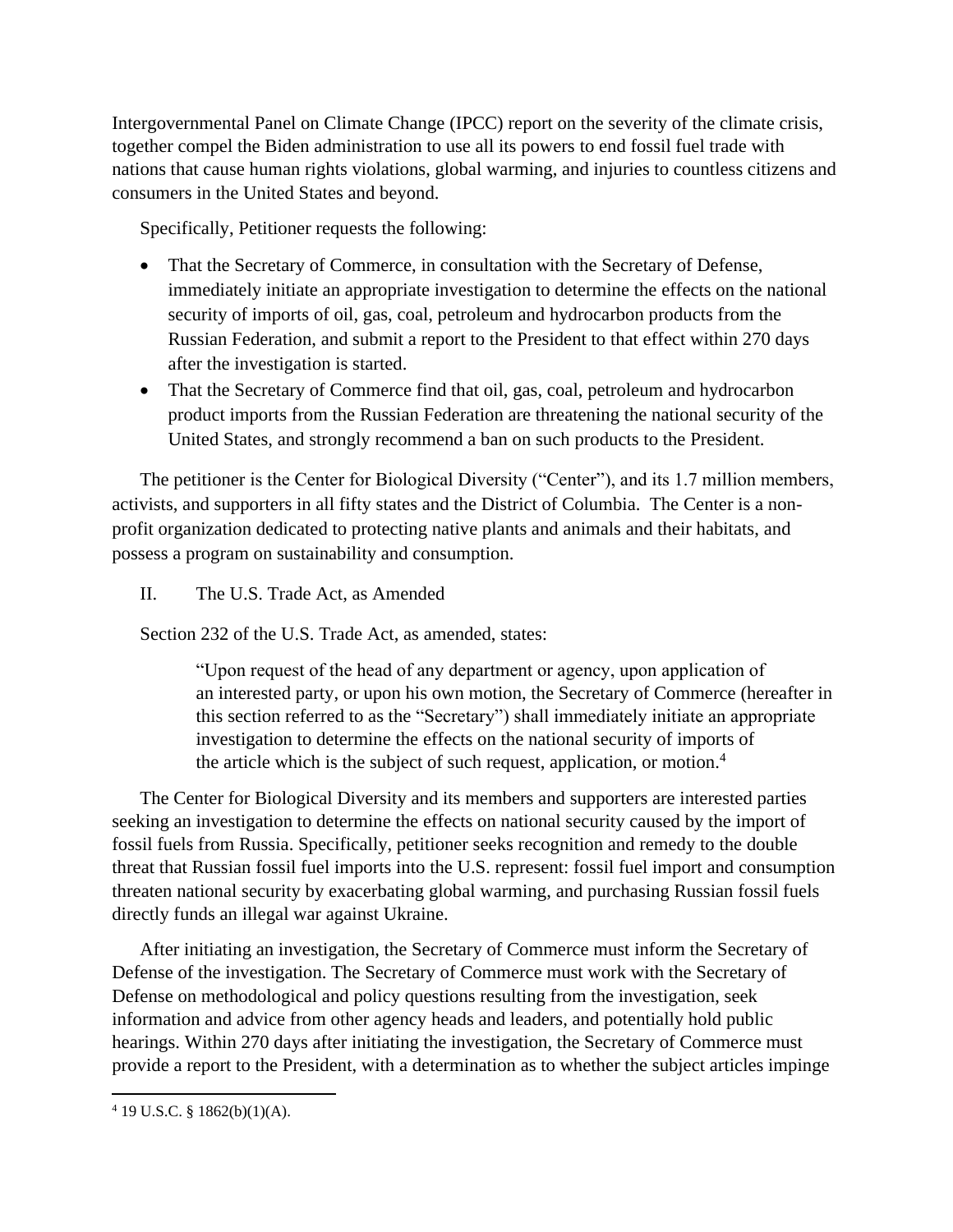on the national security and any recommendations as to actions necessary to protect the national security.

Congress did not define "national security" in Section 232.<sup>5,6</sup> "National security" includes but is absolutely not limited to national defense.<sup>7</sup> National defense includes both direct defense of the United States, and the United States' ability to project military power globally.<sup>8</sup> By the Department of Defense's own words, global warming and associated climate change are severely impacting the United States military's defensive abilities both within the United States and abroad.<sup>9</sup> In addition, the intelligence community has also written extensively on climate change and global warming as a worldwide threat.<sup>10</sup>

National security is also inextricably tied to economic security, and its many permutations including social displacement, disasters, strains on infrastructure, and rising health care costs. Section 232's implementing regulations recognize this.<sup>11</sup> Imports of Russian fossil fuels threaten national security because the proceeds from the sales are being used to finance Russia's war on the Ukraine. In addition, the import of Russian fossil fuels further threaten national security through their contribution to climate change. The articles within the product scope of this Petition are so damaging to the environment and contribute so greatly to global warming, that they are severely undermining the national security both domestically and abroad.

III. Fossil Fuel Imports from Russia Threaten National Security because the Proceeds are Funding Russia's war against Ukraine

The United States imports a sizeable amount of fossil fuels from the Russian Federation, and the proceeds from the purchase of these fossil fuels are funding the war against Ukraine and other illegal Russian behavior and threatening U.S. national security. The United States must not

<sup>7</sup> *See* 19 U.S.C. § 1862(d); 85 Fed. Reg. at 40,207.

<sup>5</sup> Publication of a Report on the Effect of Imports of Steel on the National Security: An Investigation Conducted Under Section 232 of the Trade Expansion Act of 1962, as Amended, 85 Fed. Reg. 40,202, 40,206−07 (July 6, 2020).

<sup>&</sup>lt;sup>6</sup> According to the Department and its agencies, the two traditional ways of thinking about when imports threaten national security is to determine either (1) whether "the United States is excessively dependent on imports from unreliable or unsafe sources, and thereby is vulnerable to a supply disruption" or (2) whether imports "fundamentally threaten the viability of U.S. industries and resources needed to produce domestically goods and services necessary to ensure U.S. national security." BUREAU OF EXPORT ADMINISTRATION, DEP'T OF COMMERCE, THE EFFECT OF IMPORTS OF IRON ORE AND SEMI-FINISHED STEEL ON THE NATIONAL SECURITY 1, 13-20 (2001) [hereinafter 2001 Report]. Here, the fact that the U.S. purchase of Russian oil is literally funding the illegal war in Ukraine and fueling the climate crisis implicates both of these factors.

<sup>8</sup> BUREAU OF EXPORT ADMINISTRATION, DEP'T OF COMMERCE, 2001 REPORT, AT 5.

<sup>9</sup> *See generally*, OFFICE OF THE UNDER SEC'Y OF DEF. FOR ACQUISITION & SUSTAINMENT, DEP'T OF DEF., REPORT ON EFFECTS OF A CHANGING CLIMATE TO THE DEPARTMENT OF DEFENSE (2019).

<sup>10</sup> *See, e.g.*, DIRECTOR OF NATIONAL INTELLIGENCE, WORLD-WIDE THREAT ASSESSMENT OF THE US INTELLIGENCE COMMUNITY 21–23 (2019).

<sup>11</sup> *See* 15 C.F.R. § 705.4(a), (b). Among the several factors the agency must consider include the "displacement of any domestic products causing substantial unemployment, decrease in the revenues of government, loss of investment or specialized skills and productive capacity, or other serious effects; and any other relevant factors that are causing or will cause a weakening of our national economy."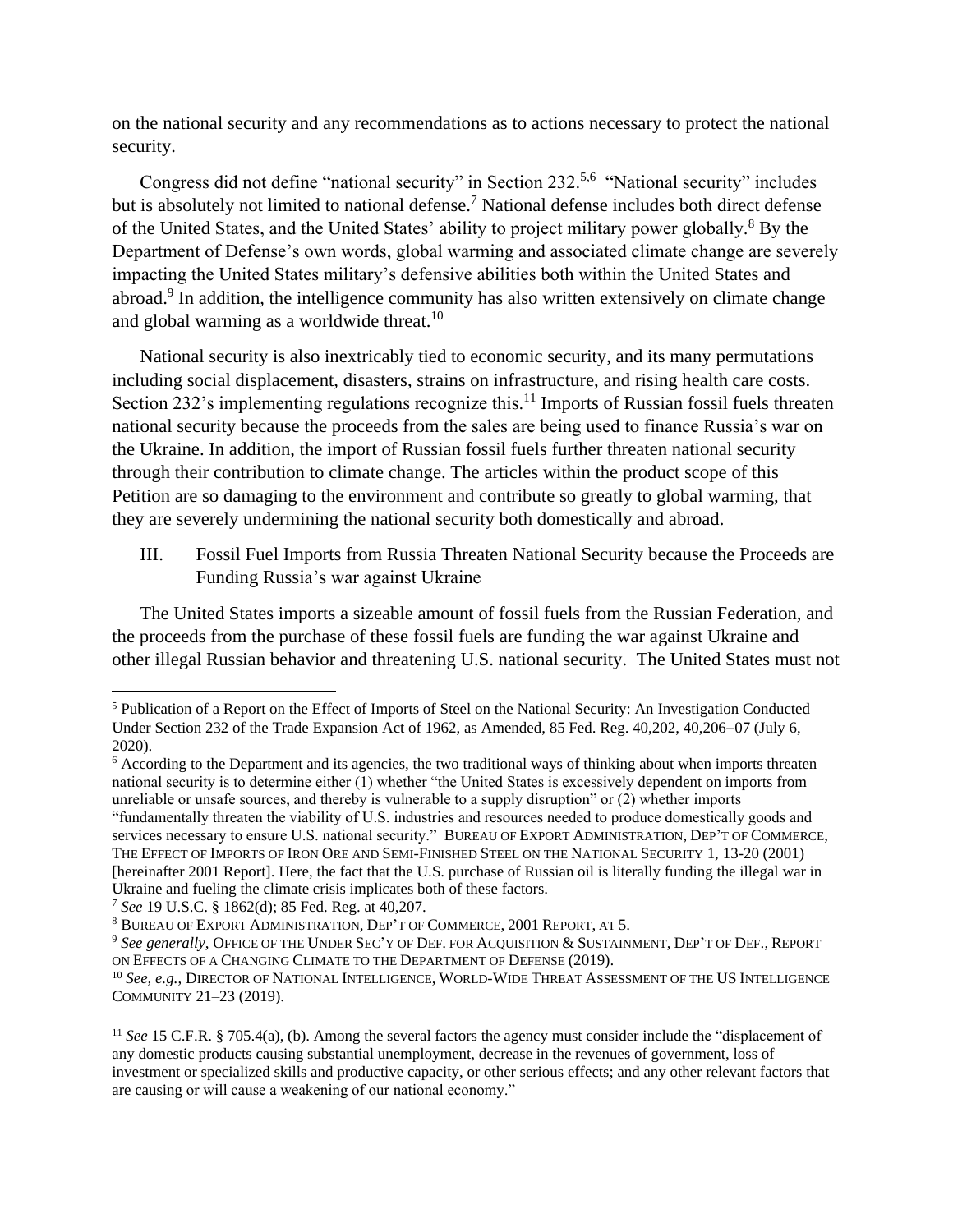support the Russian regime with actions that harm both our country and the rest of the world. The United States must immediately stop these fossil fuel imports from Russia as part of an overall strategy to address Russian aggression and to address the climate crisis.<sup>12</sup>

Funded significantly by the U.S. purchase of Russian fossil fuels, Russia's invasion of Ukraine also possesses immediate consequences for human rights and human lives. These impacts will be magnified by the war's potentially catastrophic environmental impacts, which themselves pose both immediate and long-term threats to human rights, health, welfare, and livelihoods.

Russia's attack on and seizure of the Zaporizhzhia nuclear plant presents profound threats to the world. Further, the intentional takeover and occupation of the Chernobyl nuclear disaster site creates profound and potentially long-term risks to the people of Ukraine. Already, Russian military operations at the Chernobyl site have mobilized radioactive dust and increased detectable radiation, raising serious concerns that Russian troops and equipment may spread radioactive material into new areas. More troublingly, the Russian seizure of a nuclear containment facility that has no military objective should be a matter of profound concern to all nations.

Nor is Chernobyl the only nuclear site at risk. The International Atomic Energy Agency reported missile strikes near [two separate radioactive waste disposal facilities.](https://www.iaea.org/newscenter/pressreleases/update-3-iaea-director-general-statement-on-situation-in-ukraine) Military operations in a country with fifteen active nuclear reactors pose unprecedented risks, which could jeopardize the environment and public health of Ukraine for years.

Finally, the Russian invasion of Ukraine and the economic weaponization of Russia's oil and gas resources against those nations who would come to Ukraine's aid is a stark reminder of the recurring intersections between fossil fuel resources and violent conflict. As the Intergovernmental Panel on Climate Change released its latest stark warnings about humanity's dwindling window of opportunity to avert truly catastrophic and irreversible climate chaos, Russia's invasion of Ukraine is a grim reminder of the vital importance and urgent necessity of ending the world's reliance on fossil fuels. As it relates to this petition, the U.S. must not purchase climate harming fossil fuels from Russia, which then uses these funds to wage illegal war that threatens U.S. national security.

## IV. Fossil Fuel Imports from Russia Threaten National Security by Fueling the Climate Emergency

Fossil fuels are driving a global climate emergency that presents a "code red for humanity."<sup>13</sup> The extraction and burning of fossil fuels are responsible for the vast majority—86 percent—of

<sup>12</sup> *See*, U.S. Department of Defense, *supra*, note 9 and, *infra*, note 25. The U.S. possesses the capacity today to shift significant parts of its economy to clean renewable energy. *See, e.g.*, Mark Jacobson, 100% Clean, Renewable Energy and Storage for Everything<https://web.stanford.edu/group/efmh/jacobson/WWSBook/WWSBook.html> (last visited March 2, 2022).

<sup>13</sup> United Nations Secretary-General, *Secretary-General's statement on the IPCC Working Group 1 Report on the Physical Science Basis of the Sixth Assessment*, Aug. 9, 2021, [https://www.un.org/sg/en/content/secretary-generals](https://www.un.org/sg/en/content/secretary-generals-statement-the-ipcc-working-group-1-report-the-physical-science-basis-of-the-sixth-assessment)[statement-the-ipcc-working-group-1-report-the-physical-science-basis-of-the-sixth-assessment.](https://www.un.org/sg/en/content/secretary-generals-statement-the-ipcc-working-group-1-report-the-physical-science-basis-of-the-sixth-assessment)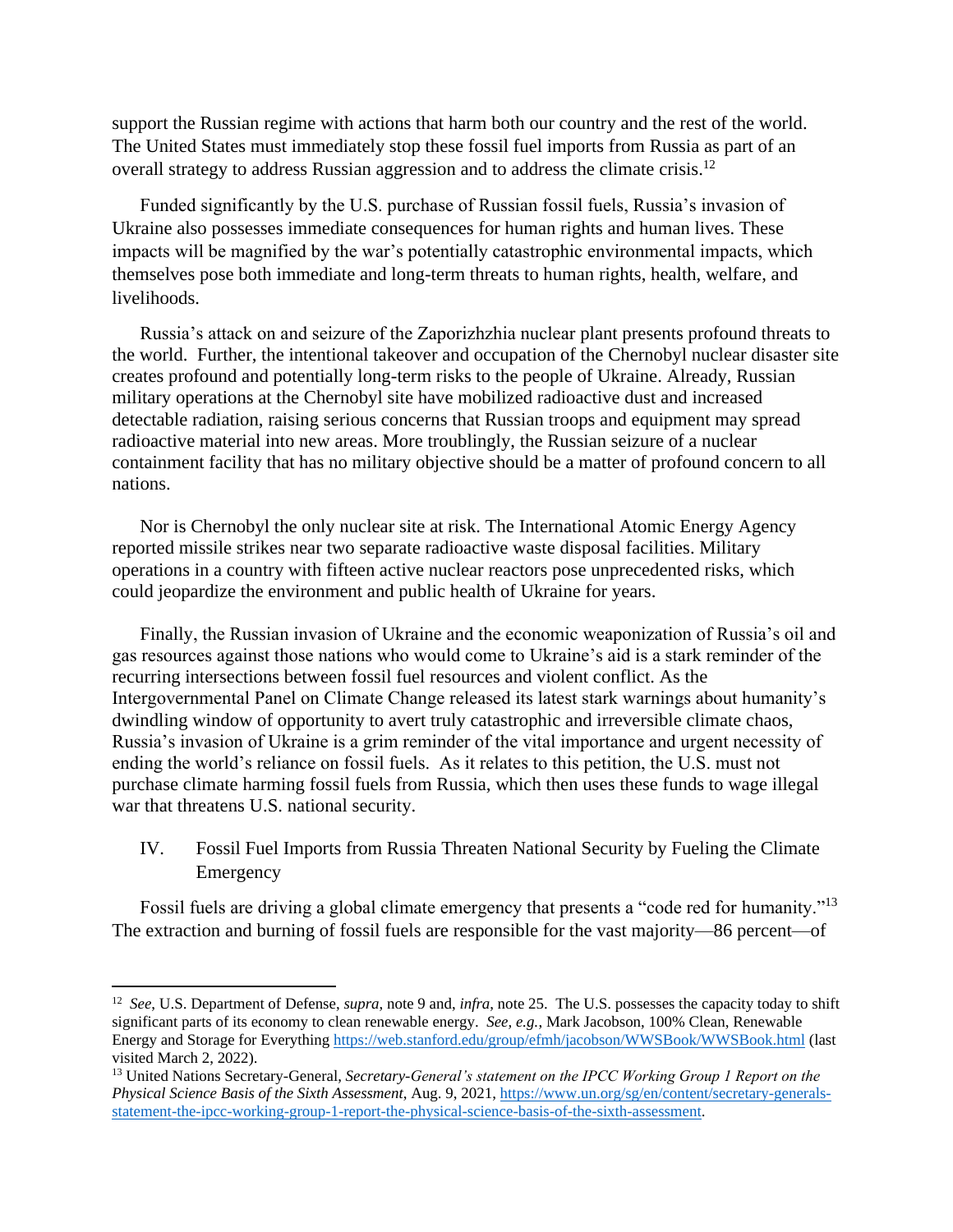all human-caused carbon dioxide emissions globally.<sup>14</sup> As UN Secretary-General António Guterres powerfully stated upon the release of the IPCC's latest 2022 report, "coal and other fossil fuels are choking humanity" and the report is "atlas of human suffering and a damning indictment of failed climate leadership."<sup>15</sup> The extreme heat waves, hurricanes and wildfires wreaking destruction across the United States, the deadly floods in Europe and Asia, recordbreaking droughts across Africa and South America, and devastating fires in Australia and the Amazon rainforest over just the past two years provide unequivocal proof that time has already run out. The climate emergency is here, and it is killing people, intensifying food insecurity, driving political unrest, causing ecosystem collapse, and creating escalating suffering across the nation and around the world.<sup>16</sup> The climate crisis also furthers glaring injustice, with Black, Latino, Indigenous, Asian American and Pacific Islanders, and other communities of color and low-wealth communities experiencing the gravest impacts.<sup>17</sup> The vast scientific literature documenting these findings has been set forth in a series of authoritative reports from the Intergovernmental Panel on Climate Change (IPCC), U.S. Global Change Research Program, and other institutions, which make clear that fossil-fuel driven climate change is an existential "threat to human well-being and planetary health"<sup>18</sup> and that every increase in fossil fuel pollution pushes us further toward a dangerous and increasingly unlivable planet.<sup>19</sup>

Fossil fuel production, use, import and export must fall to zero as quickly as possible to avoid catastrophic damages from the climate crisis in the U.S. and around the world. An overwhelming scientific consensus makes clear that limiting global temperature rise to the Paris Agreement's 1.5°C climate limit requires governments to immediately halt approval of new fossil fuel production and infrastructure and rapidly phase out existing fossil fuel production and

<sup>17</sup> Donaghy, Tim & Charlie Jiang for Greenpeace, Gulf Coast Center for Law & Policy, Red, Black & Green Movement, and Movement for Black Lives, Fossil Fuel Racism: How Phasing Out Oil, Gas, and Coal Can Protect Communities (2021), [https://www.greenpeace.org/usa/wp-content/uploads/2021/04/Fossil-Fuel-Racism.pdf;](https://www.greenpeace.org/usa/wp-content/uploads/2021/04/Fossil-Fuel-Racism.pdf) U.S. Environmental Protection Agency, Climate Change and Social Vulnerability in the United States: A Focus on Six Impacts, EPA 430-R-21-003 (2021), [www.epa.gov/cira/social-vulnerability-report.](http://www.epa.gov/cira/social-vulnerability-report)

<sup>14</sup> Intergovernmental Panel on Climate Change, Summary for Policymakers. In: Climate Change 2021: The Physical Science Basis. Contribution of Working Group I to the Sixth Assessment Report of the Intergovernmental Panel on Climate Change (2021) at 5-19, [https://www.ipcc.ch/report/sixth-assessment-report-working-group-i.](https://www.ipcc.ch/report/sixth-assessment-report-working-group-i)

<sup>15</sup> United Nations Secretary-General, *António Guterres (UN Secretary-General) to the press conference launch of IPCC report* (February 28, 2022), [https://media.un.org/en/asset/k1x/k1xcijxjhp.](https://media.un.org/en/asset/k1x/k1xcijxjhp)

<sup>&</sup>lt;sup>16</sup> Intergovernmental Panel on Climate Change, Climate Change 2022, Impacts, Adaptation and Vulnerability (2022)[, https://www.ipcc.ch/report/ar6/wg2/;](https://www.ipcc.ch/report/ar6/wg2/) NOAA, National Centers for Environmental Information, Billion-Dollar Weather and Climate Disasters,<https://www.ncdc.noaa.gov/billions/> (reporting that in 2021 alone in the U.S. , there were 20 weather and climate disaster events with losses exceeding \$1 billion each and 688 deaths).

<sup>18</sup> Intergovernmental Panel on Climate Change, Climate Change 2022, Impacts, Adaptation and Vulnerability (2022) at SPM-35, [https://www.ipcc.ch/report/ar6/wg2/.](https://www.ipcc.ch/report/ar6/wg2/)

<sup>19</sup> U.S. Global Change Research Program, Climate Science Special Report: Fourth National Climate Assessment, Vol. I (2017), [https://science2017.globalchange.gov/;](https://science2017.globalchange.gov/) U.S. Global Change Research Program, Impacts, Risks, and Adaptation in the United States, Fourth National Climate Assessment, Vol. II (2018),

[https://nca2018.globalchange.gov/;](https://nca2018.globalchange.gov/) Intergovernmental Panel on Climate Change, Summary for Policymakers. In: Global Warming of 1.5°C, Masson-Delmotte, V. et al. (eds.) (2018), [https://www.ipcc.ch/sr15/;](https://www.ipcc.ch/sr15/) Intergovernmental Panel on Climate Change, Climate Change 2021: The Physical Science Basis. Contribution of Working Group I to the Sixth Assessment Report of the Intergovernmental Panel on Climate Change (2021),

[https://www.ipcc.ch/report/sixth-assessment-report-working-group-i;](https://www.ipcc.ch/report/sixth-assessment-report-working-group-i) Intergovernmental Panel on Climate Change, Climate Change 2022, Impacts, Adaptation and Vulnerability (2022), [https://www.ipcc.ch/report/ar6/wg2/.](https://www.ipcc.ch/report/ar6/wg2/)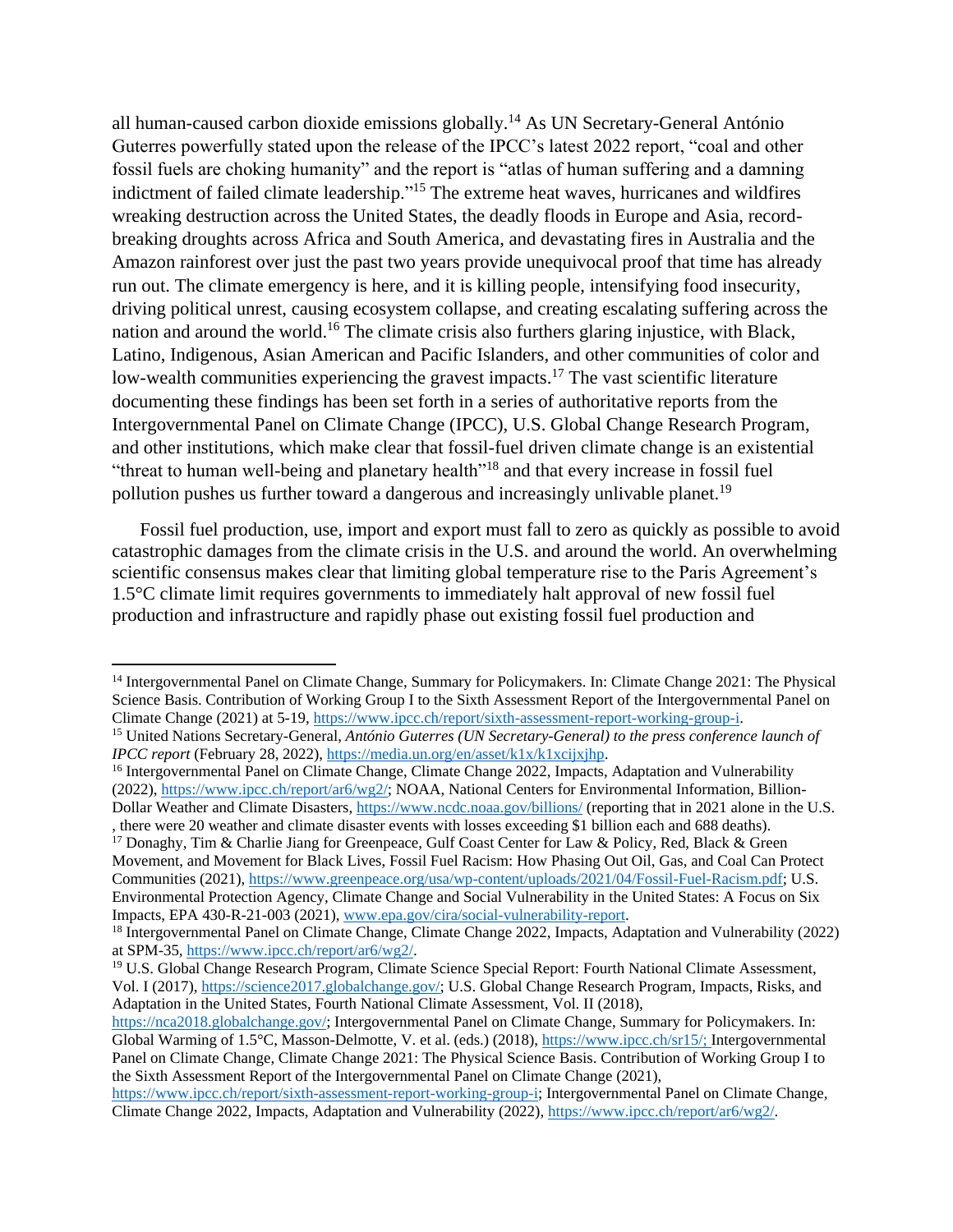infrastructure in developed fields and mines.<sup>20</sup> The fossil fuels already in development globally contain enough carbon to exceed the 1.5°C limit, meaning that extraction in existing fields and mines must be shut down before their reserves are fully depleted.<sup>21</sup> Yet, as detailed in the landmark United Nations Production Gap Reports, fossil fuel producers are planning to extract more than double the amount of oil, gas and coal by 2030 than is consistent with limiting warming to 1.5°C.<sup>22</sup> In order to keep within the 1.5°C limit, the world's fossil fuel production must instead *decrease* by roughly 6% per year between 2020 and 2030. <sup>23</sup> The United States has a moral responsibility to lead the world in a rapid managed decline of fossil fuel production and use—including an end to fossil fuel imports and exports—based on its role as the historic, dominant driver of the climate crisis, its capacity for a just transition to clean energy, and the President's existing executive authority to accomplish this necessary fossil fuel phase-out.<sup>24</sup>

The climate emergency poses significant national and global security risks to the country and the planet that have long been documented. In a recent series of reports, the White House, Pentagon, and intelligence agencies have expressed deep concern that the shifts unleashed by

<sup>&</sup>lt;sup>20</sup> Intergovernmental Panel on Climate Change, Summary for Policymakers. In: Global Warming of 1.5<sup>o</sup>C, MassonDelmotte, V. et al. (eds.) (2018), [https://www.ipcc.ch/sr15/;](https://www.ipcc.ch/sr15/) Oil Change International, Drilling Toward Disaster: Why U.S. Oil and Gas Expansion Is Incompatible with Climate Limits (2019), [http://priceofoil.org/drilling-towards](http://priceofoil.org/drilling-towards-disaster)[disaster;](http://priceofoil.org/drilling-towards-disaster) Tong, Dan et al., Committed emissions from existing energy infrastructure jeopardize 1.5°C climate target, 572 Nature 373 (2019), [https://www.nature.com/articles/s41586-019-1364-3;](https://www.nature.com/articles/s41586-019-1364-3) SEI, IISD, ODI, E3G, and UNEP, The Production Gap: The discrepancy between countries' planned fossil fuel production and global production levels consistent with limiting warming to 1.5°C or 2°C (2020)[, http://productiongap.org/;](http://productiongap.org/) Teske, Sven & Sarah Niklas, Fossil Fuel Exit Strategy: An orderly wind down of coal, oil and gas to meet the Paris Agreement (June 2021), [https://fossilfueltreaty.org/exit-strategy;](https://fossilfueltreaty.org/exit-strategy) Welsby, Dan et al., Unextractable fossil fuels in a 1.5 °C world, 597 Nature 230 (2021), [https://doi.org/10.1038/s41586-021-03821-8.](https://doi.org/10.1038/s41586-021-03821-8)

<sup>&</sup>lt;sup>21</sup> Oil Change International, Drilling Toward Disaster: Why U.S. Oil and Gas Expansion Is Incompatible with Climate Limits (2019)[, http://priceofoil.org/drilling-towards-disaster.](http://priceofoil.org/drilling-towards-disaster)

<sup>22</sup> SEI, IISD, ODI, E3G, and UNEP, The Production Gap: The discrepancy between countries' planned fossil fuel production and global production levels consistent with limiting warming to  $1.5^{\circ}$ C or  $2^{\circ}$ C (2020), [http://productiongap.org/;](http://productiongap.org/) SEI, IISD, ODI, E3G, and UNEP, The Production Gap Report 2021 (2021), [http://productiongap.org/2021report.](http://productiongap.org/2021report)

 $\overline{\overline{23} \, Id.}$ 

<sup>&</sup>lt;sup>24</sup> Center for Biological Diversity et al., Petition for a Moratorium on the Leasing of Federal Fossil Fuels on Public Lands (July 2016),

[https://www.biologicaldiversity.org/campaigns/keep\\_it\\_in\\_the\\_ground/pdfs/Petition\\_for\\_a\\_Moratorium\\_on\\_the\\_Le](https://www.biologicaldiversity.org/campaigns/keep_it_in_the_ground/pdfs/Petition_for_a_Moratorium_on_the_Leasing_of_Federal_Public_Land_Fossil_Fuels.pdf) [asing\\_of\\_Federal\\_Public\\_Land\\_Fossil\\_Fuels.pdf;](https://www.biologicaldiversity.org/campaigns/keep_it_in_the_ground/pdfs/Petition_for_a_Moratorium_on_the_Leasing_of_Federal_Public_Land_Fossil_Fuels.pdf) Center for Biological Diversity et al., Petition to End Federal Offshore Oil and Gas Leasing of the United States Outer Continental Shelf to Address Climate Change (March 29 2016),

[https://www.biologicaldiversity.org/campaigns/offshore\\_oil\\_drilling/pdfs/Petition\\_to\\_End\\_Offshore\\_Leasing\\_Cente](https://www.biologicaldiversity.org/campaigns/offshore_oil_drilling/pdfs/Petition_to_End_Offshore_Leasing_Center_3-28-16.pdf) [r\\_3-28-16.pdf;](https://www.biologicaldiversity.org/campaigns/offshore_oil_drilling/pdfs/Petition_to_End_Offshore_Leasing_Center_3-28-16.pdf) Muttitt, Greg & Sivan Kartha, Equity, climate justice and fossil fuel extraction: principles for a managed phase out, 20 Climate Policy 1024 (2020),

[https://www.tandfonline.com/doi/abs/10.1080/14693062.2020.1763900?journalCode=tcpo20;](https://www.tandfonline.com/doi/abs/10.1080/14693062.2020.1763900?journalCode=tcpo20) Center for Biological Diversity et al., Petition to Halt the Approval of Fossil Fuel Infrastructure Permits as Contrary to the Public Interest and For Associated Actions and Rulemaking (October 6, 2021),

[https://www.biologicaldiversity.org/programs/climate\\_law\\_institute/energy\\_and\\_global\\_warming/pdfs/Petition-to-](https://www.biologicaldiversity.org/programs/climate_law_institute/energy_and_global_warming/pdfs/Petition-to-Halt-Army-Corps-Re-Fossil-Fuel-Infrastructure-Permits.pdf)[Halt-Army-Corps-Re-Fossil-Fuel-Infrastructure-Permits.pdf;](https://www.biologicaldiversity.org/programs/climate_law_institute/energy_and_global_warming/pdfs/Petition-to-Halt-Army-Corps-Re-Fossil-Fuel-Infrastructure-Permits.pdf) Center for Biological Diversity et al., Petition to Reduce the Rate of Oil and Gas Production on Public Lands and Waters to Near Zero by 2035 (January 19, 2022), [https://biologicaldiversity.org/programs/public\\_lands/energy/dirty\\_energy\\_development/pdfs/Petition-to-Phase-](https://biologicaldiversity.org/programs/public_lands/energy/dirty_energy_development/pdfs/Petition-to-Phase-Down-Fossil-Fuel-Production-on-Public-Lands-and-Water-19-Jan-2022.pdf)[Down-Fossil-Fuel-Production-on-Public-Lands-and-Water-19-Jan-2022.pdf;](https://biologicaldiversity.org/programs/public_lands/energy/dirty_energy_development/pdfs/Petition-to-Phase-Down-Fossil-Fuel-Production-on-Public-Lands-and-Water-19-Jan-2022.pdf) Center for Biological Diversity, The Climate President's Emergency Powers (February 2022), [https://www.biologicaldiversity.org/programs/energy](https://www.biologicaldiversity.org/programs/energy-justice/pdfs/Climate-Emergency-Powers-Report.pdf)[justice/pdfs/Climate-Emergency-Powers-Report.pdf.](https://www.biologicaldiversity.org/programs/energy-justice/pdfs/Climate-Emergency-Powers-Report.pdf)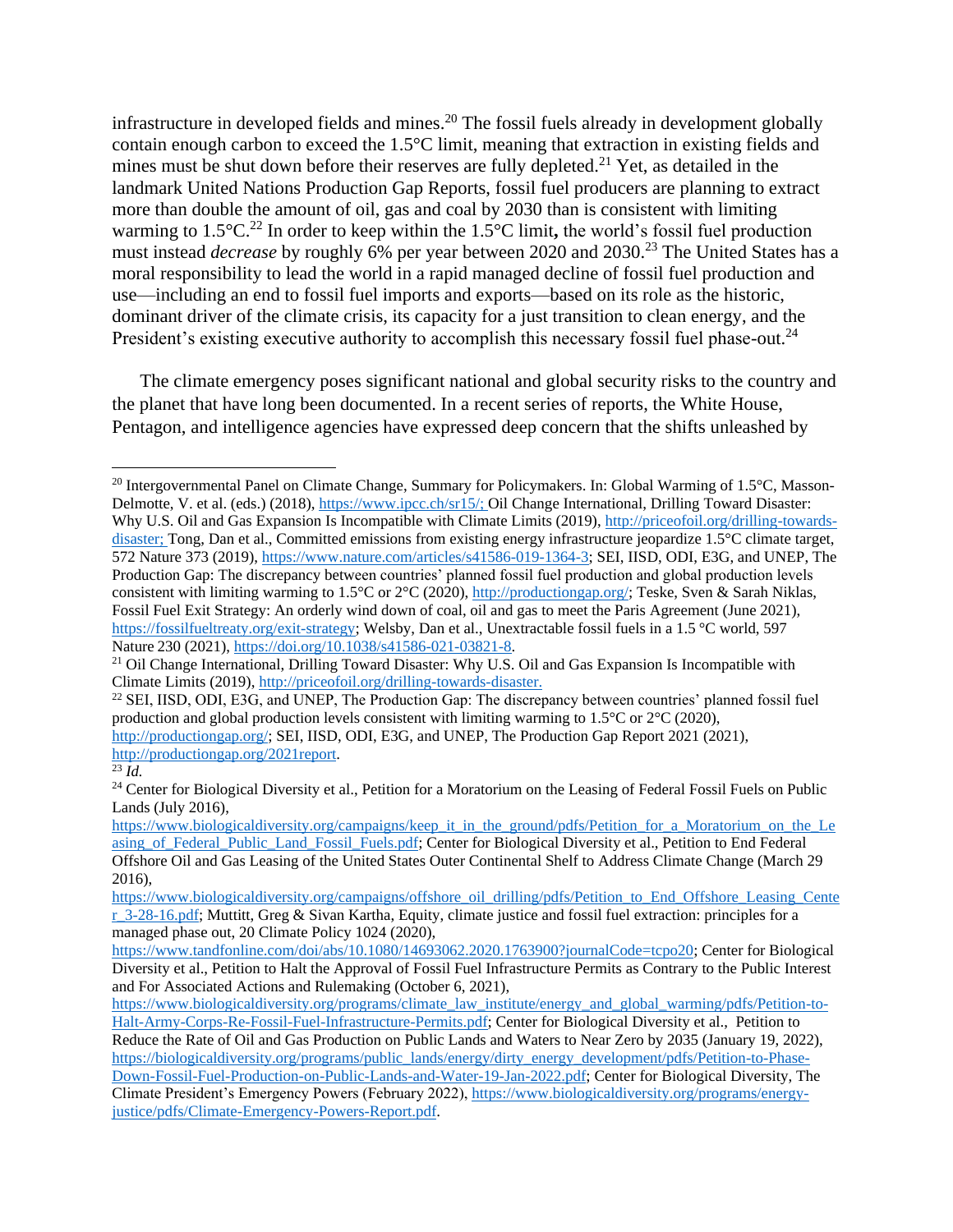climate change can reshape U.S. strategic interests and threaten its geopolitical position.<sup>25</sup> The Department of Defense has concluded that climate change threatens "national security and defense" because it is "reshaping the geostrategic, operational, and tactical environments for the United States and is "exacerbating existing risks and creating new security challenges for U.S. interests.<sup>26</sup> In a 2021 report, the White House acknowledged the intimate relationship among climate change, migration and conflict.<sup>27</sup> Extreme weather events have been leading to climate migration and political unrest in at-risk countries which is expected to increase.<sup>28</sup> The Office of the Director of National Intelligence forecasted that climate change could spawn social upheaval and threaten political stability due to global famine.<sup>29</sup> These reports echo longstanding concerns from the intelligence and defense communities that called for action to reduce greenhouse gas emissions and in some cases have adopted renewable energy solutions.<sup>30</sup> The Army notes that climate change poses "an increased risk of armed conflict in places where established social orders and populations are disrupted."<sup>31</sup> The risk will rise even more where climate effects compound social instability, reduce access to basic necessities, undermine fragile governments and economies, damage vital infrastructure, and lower agricultural production."<sup>32</sup>

At the start of his presidency, Biden issued Executive Order 14008 that stated: "[i]t is the policy of my Administration that climate considerations shall be an essential element of United States foreign policy and national security."<sup>33</sup> Section 103 directs "[a]gencies that engage in extensive international work [to] develop . . . strategies and implementation plans integrating climate considerations into their international work."<sup>34</sup> It also directs DoD, Commerce, CEQ, EPA, the DNI, NASA, and other government agencies to make a joint risk analysis of climate

[https://media.defense.gov/2021/Oct/21/2002877353/-1/-1/0/DOD-CLIMATE-RISK-ANALYSIS-FINAL.PDF;](https://media.defense.gov/2021/Oct/21/2002877353/-1/-1/0/DOD-CLIMATE-RISK-ANALYSIS-FINAL.PDF) U.S. Dep't of the Army, Office of the Assistant Secretary of the Army for Installations, Energy and Environment, *United States Army Climate Strategy* (2022),

[https://www.army.mil/e2/downloads/rv7/about/2022\\_army\\_climate\\_strategy.pdf;](https://www.army.mil/e2/downloads/rv7/about/2022_army_climate_strategy.pdf) White House, *Report on the Impact of Climate Change on Migration* (2021)[, https://www.whitehouse.gov/wp-content/uploads/2021/10/Report](https://www.whitehouse.gov/wp-content/uploads/2021/10/Report-on-the-Impact-of-Climate-Change-on-Migration.pdf)[on-the-Impact-of-Climate-Change-on-Migration.pdf.](https://www.whitehouse.gov/wp-content/uploads/2021/10/Report-on-the-Impact-of-Climate-Change-on-Migration.pdf) *See also* Christopher Flavelle et al., *Climate Change Poses a Widening Threat to National Security*, N.Y. Times, updated Oct. 24, 2021,

[https://www.nytimes.com/2021/10/21/climate/climate-change-national-security.html.](https://www.nytimes.com/2021/10/21/climate/climate-change-national-security.html)

<sup>25</sup> U.S. Dep't of Defense, Office of the Undersecretary for Policy (Strategy, Plans, and Capabilities), *Department of Defense Climate Risk Analysis, Report Submitted to National Security Council* (2021),

<sup>26</sup> U.S. Department of Defense, *supra*, note 25.

<sup>27</sup> White House, *supra* note 25.

<sup>28</sup> *Id*.; Shane Harris & Michael Birnbaum, *White House, Intelligence Agencies, Pentagon Issue Reports Warning Climate Change Threatens Global Security*, Wash. Post, Oct., 21, 2021, [https://www.washingtonpost.com/national](https://www.washingtonpost.com/national-security/intelligence-pentagon-climate-change-warnings/2021/10/21/ea3a2c84-31d3-11ec-a1e5-07223c50280a_story.html)[security/intelligence-pentagon-climate-change-warnings/2021/10/21/ea3a2c84-31d3-11ec-a1e5-](https://www.washingtonpost.com/national-security/intelligence-pentagon-climate-change-warnings/2021/10/21/ea3a2c84-31d3-11ec-a1e5-07223c50280a_story.html) [07223c50280a\\_story.html;](https://www.washingtonpost.com/national-security/intelligence-pentagon-climate-change-warnings/2021/10/21/ea3a2c84-31d3-11ec-a1e5-07223c50280a_story.html) Nat'l Intelligence Council, *Global Trends 2040: A More Contested World* (2021), [https://www.dni.gov/files/ODNI/documents/assessments/GlobalTrends\\_2040.pdf.](https://www.dni.gov/files/ODNI/documents/assessments/GlobalTrends_2040.pdf)  $^{29}$   $\tilde{I}$ *d*.

<sup>30</sup> Michael T. Clare, *All Hell Breaking Loose: The Pentagon's Perspective on Climate Change* (2020).

 $31$  In its first climate strategy report recently released in 2022, the U.S. military set the goals of using 100% pollution-free electricity on Army installations by 2030. U.S. Dep't of the Army, *supra* note 25.

 $32$  *Id.* at 4-5.

<sup>33</sup> Exec. Order No. 14,008, 86 Fed. Reg. 7619.

<sup>34</sup> *Id.* at 7621.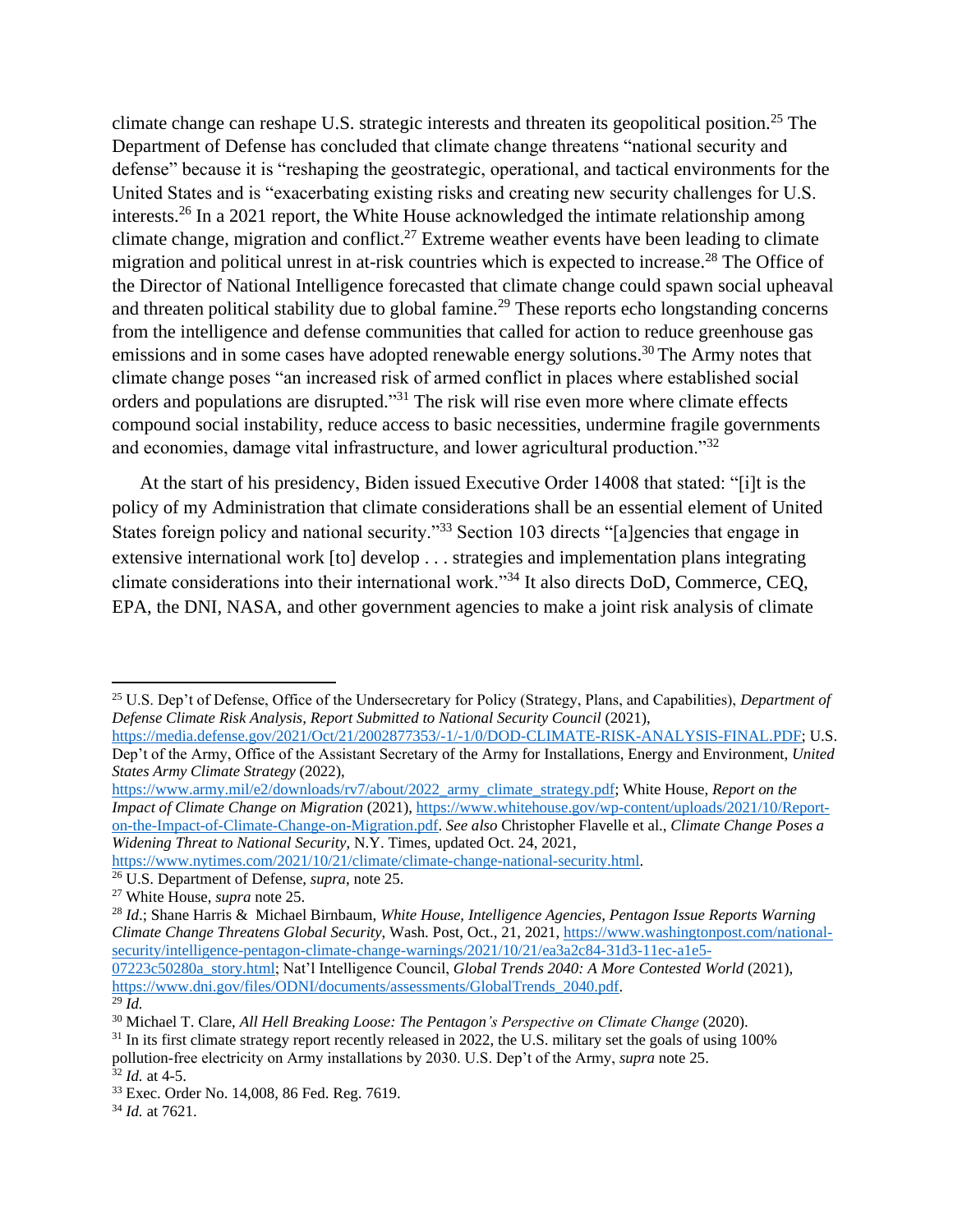change to incorporate into the United States' "modeling, simulation, war-gaming, and other analyses."<sup>35</sup>

Fossil fuel extraction is unreliable and unsafe for additional and related reasons. Extraction of fossil fuels, particularly in developing countries, is correlated with authoritarianism, volatile economies, a propensity for violent conflict, and social inequality in what is known as the resource curse.<sup>36</sup> In the private sector, fossil fuel and related companies have violated the Foreign Corrupt Practices Act more times than any other industry, including weapons traders.<sup>37</sup> According to Transparency International, the fossil fuel industry is the fourth most corrupt industry in the world.<sup>38</sup> Additionally, some of the largest exporters of crude oil products, like Saudi Arabia and Russia, have abysmal human rights records.<sup>39</sup> The effects of coercive economic practices, by these bad actors and others like them, have already been seen in the U.S. as early as the 1970's.<sup>40</sup> These effects are exacerbated by increased U.S. dependence on crude oil, and only further compounded by the rise of ransomware, as shown by the recent Colonial pipeline crisis. $41$ 

Fossil fuels are also dangerous and unsafe due to the environmental damage from massive catastrophes such as the Deepwater Horizon and Exxon Valdez oil spills, in addition to the countless "smaller" spills that occur almost every day. The Deepwater Horizon oil gusher, for example, highlighted the vast environmental cost of offshore oil drilling, exacerbated by the lackluster ability of BP to contain the spill until some three months later.<sup>42</sup> As climate change

<sup>35</sup> *Id.*

<sup>36</sup> CARL OLSON & FRANK LENZMANN, THE SOCIAL AND ECONOMIC CONSEQUENCES OF THE FOSSIL FUEL SUPPLY CHAIN, 3 MRS ENERGY & SUSTAINABILITY 10 (2016).

<sup>37</sup> *Id.* at 12 (citing Guy Chazan, "The Secret World of Oil," by Ken Silverstein (June 1, 2014),

https://www.ft.com/content/245fa82c-e0d2-11e3-875f-00144feabdc0).

<sup>38</sup> *Id.*

<sup>39</sup> *See* U.S. DEPT. OF STATE, BUREAU OF DEMOCRACY, HUMAN RIGHTS, AND LABOR, 2020 COUNTRY REPORTS ON HUMAN RIGHTS PRACTICES: SAUDI ARABIA (March 30, 2021), https://www.state.gov/reports/2020-country-reportson-human-rights-practices/saudi-arabia/ (report by the Dept. of State detailing human rights violations by Saudi Arabia in 2020, including arbitrary and politically motivated killings, disappearances, denial of fair trials, and repression of civil liberties); *see also* U.S. DEPT. OF STATE, BUREAU OF DEMOCRACY, HUMAN RIGHTS, AND LABOR, 2020 COUNTRY REPORTS ON HUMAN RIGHTS PRACTICES: RUSSIA (March 30, 2021),

https://www.state.gov/reports/2020-country-reports-on-human-rights-practices/russia/.

<sup>40</sup> Reis Thebault, *Long lines, high prices and fisticuffs: The 1970s gas shortages fueled bedlam in America*, WASHINGTON POST (May 13, 2021), https://www.washingtonpost.com/history/2021/05/13/gas-shortages-1970s/ (outlining the 1973 gas shortage as caused by OPEC and other factors of the "resources curse").

<sup>41</sup> Micheal D. Shear, Nicole Perlroth, & Clifford Krauss, *Colonial Pipeline Paid Roughly \$5 Million in Ransom to Hackers*, NY TIMES (June 7, 2021), https://www.nytimes.com/2021/05/13/us/politics/biden-colonial-pipelineransomware.html (outlining the crisis caused when a hacker collective held an oil pipeline hostage through the installation of ransomware into their automated delivery system, additionally noting the disastrous consequences of future attacks and that many national security experts warn the most dangerous hacker collective are operating out of Russia, one of the largest crude oil importers to the U.S.).

<sup>42</sup> Charles K. Ebinger, *6 Years from the BP Deepwater Horizon Oil Spill: What We've Learned, and What We Shouldn't Misunderstand*, BROOKINGS INSTITUTION (Apr. 20, 2016),

[https://www.brookings.edu/blog/planetpolicy/2016/04/20/6-years-from-the-bp-deepwater-horizon-oil-spill-what](https://www.brookings.edu/blog/planetpolicy/2016/04/20/6-years-from-the-bp-deepwater-horizon-oil-spill-what-weve-learned-and-what-we-shouldnt-misunderstand/)[weve-learned-and-what-we-shouldnt-misunderstand/](https://www.brookings.edu/blog/planetpolicy/2016/04/20/6-years-from-the-bp-deepwater-horizon-oil-spill-what-weve-learned-and-what-we-shouldnt-misunderstand/)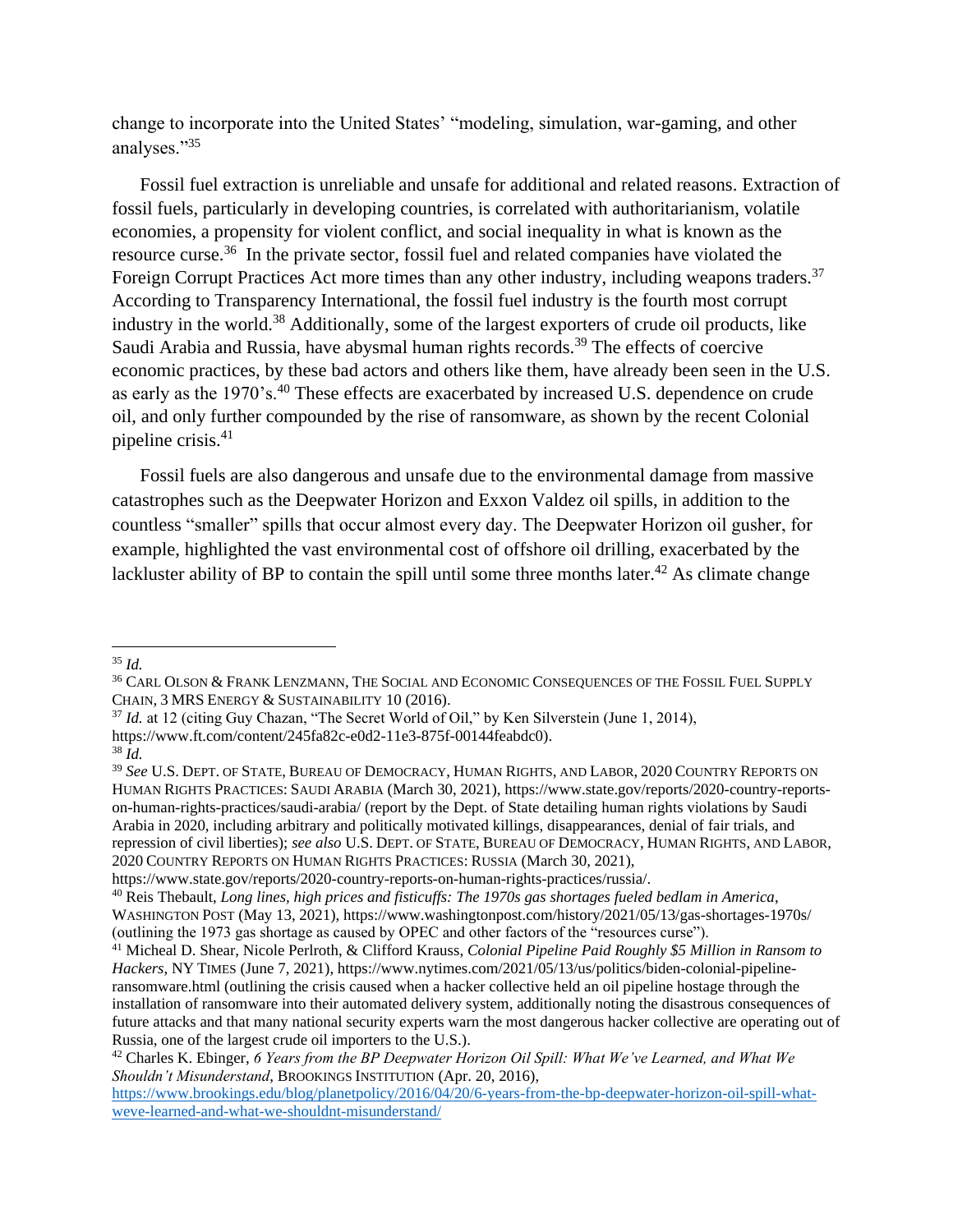accelerates, effects such as increasingly severe weather events will make these spills more frequent.<sup>43</sup>

V. As the World's Largest Cumulative Greenhouse Emitter, the United States has a Moral Responsibility to Ban Fossil Fuel Imports from Russia in Conjunction with a Science-Based, All of Government Approach to the Climate Emergency

As stated by Svitlana Krakovska, Ukrainian delegate to IPCC: "Human induced climate change and the war on Ukraine have the same roots, fossil fuels...."<sup>44</sup> In addition to being the world's largest cumulative carbon emitter, the U.S. is the world's largest oil producer, and one of world's top coal producers.<sup>45</sup> The U.S. oil and gas industry is poised to release the world's largest burst of carbon emissions in the world over the next thirty years.<sup>46</sup>

For these reasons, the United States must ban fossil fuel imports from Russia in conjunction with an overall plan to phase out fossil fuels and decarbonize the U.S. economy. President Biden should fully utilize his ordinary and emergency executive powers to make substantial progress in rapidly phasing out fossil fuels and transition the country to a just and renewable energy system by 2030. This includes banning all fossil fuel infrastructure approvals and permanently ending federal fossil fuel leasing and drilling; enacting strong, technology forcing standards economywide under the Clean Air Act; declaring a national climate emergency to halt fossil fuel imports, exports, and overseas finance; igniting the green manufacturing base under the Defense Production Act to produce and deploy renewable energy and clean transportation while generating millions of good-paying, union jobs; and constructing distributed, resilient renewable energy systems in climate-vulnerable communities under the Stafford Act.<sup>47</sup>

To decarbonize the U.S. economy and address the climate emergency, U.S. production, consumption, export, and import of fossil fuels must all fall to zero. If fossil fuel imports are left out of the policy equation, the threat they pose to national security will grow.<sup>48</sup>

Table 1 shows the overall oil consumption, production, imports, exports, and net imports by year, stated in millions of barrels per day. For the first time *ever*, the U.S. is now an overall oil

<sup>43</sup> Alexandra Kelley, *Massive Number of Oil Spills Reported in Wake of Hurricane Ida*, THE HILL (Sept. 7, 2021), https://thehill.com/changing-america/sustainability/environment/571058-massive-number-of-oil-spills-reported-inwake-of.

<sup>44</sup> Sarah Kaplan, *Russian climate delegate apologizes on Ukraine, saying many "fail to find any justification for the attack*," THE WASH. POST (February 27, 2022). [https://www.washingtonpost.com/climate](https://www.washingtonpost.com/climate-environment/2022/02/27/ipcc-russian-apologizes-ukraine-climate/)[environment/2022/02/27/ipcc-russian-apologizes-ukraine-climate/](https://www.washingtonpost.com/climate-environment/2022/02/27/ipcc-russian-apologizes-ukraine-climate/)

<sup>45</sup> Statista, *Cumulative carbon dioxide emission from fossil fuel combustion from 1750 to 2020, by major country* [https://www.statista.com/statistics/1007454/cumulative-co2-emissions-worldwide-by-country/;](https://www.statista.com/statistics/1007454/cumulative-co2-emissions-worldwide-by-country/) and GlobalData, *The top five coal producing countries*, [https://www.eia.gov/tools/faqs/faq.php?id=709&t=6;](https://www.eia.gov/tools/faqs/faq.php?id=709&t=6) <https://www.globaldata.com/data-insights/mining/the-top-five-coal-producing-countries-million-tonnes-2021/> (both last visited on March 7, 2022).

<sup>&</sup>lt;sup>46</sup> Kelly Trout, Drilling towards disaster: why U.S. oil and gas expansion is incompatible with climate limits (Oil Change International, January 2019),<http://priceofoil.org/2019/01/16/report-drilling-towards-disaster/>

<sup>47</sup> *See* sources collected in FN 24, *supra*.

<sup>48</sup> *See* Samantha Gross, *The United States Can Take Climate Change Seriously While Leading the World in Oil and Gas Production*, BROOKINGS (Jan. 27, 2020), https://www.brookings.edu/policy2020/bigideas/the-united-states-cantake-climate-change-seriously-while-leading-the-world-in-oil-and-gas-production/.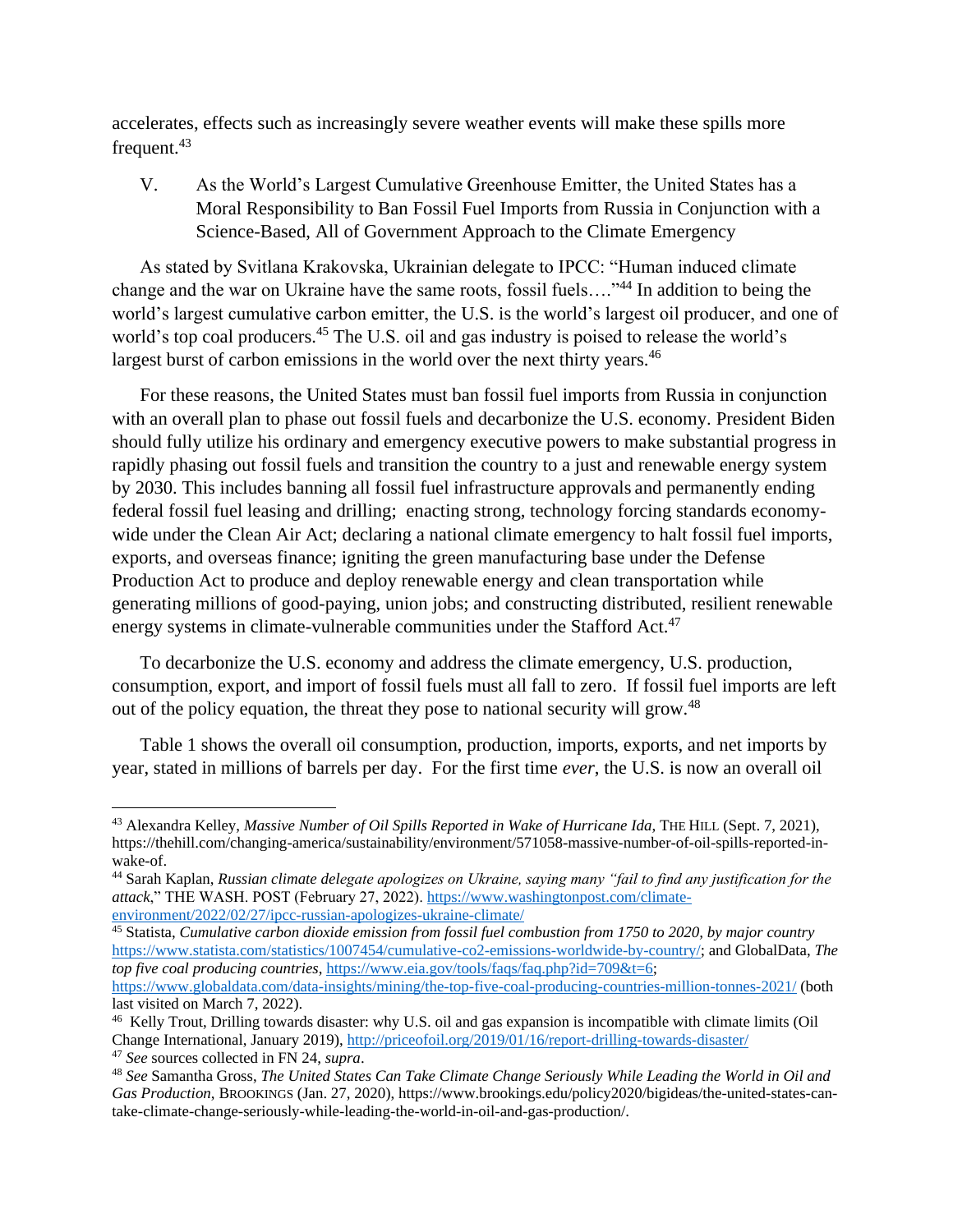exporting country according to recent statistics from the U.S. Energy Information Agency – the country exports more oil than it imports. In addition, U.S. oil production is at all-time high levels. Because the trade in oil itself drives global warming, and because the United States must rapidly phase out its oil consumption and production, national security dictates that the U.S. drastically curtail both its imports and exports of this dangerous good under both its HTS numbers (2709 and 2710).

| Year | Consumpt'n | <b>Production</b> | <b>Imports</b> | <b>Exports</b> | <b>Net Imports</b> |
|------|------------|-------------------|----------------|----------------|--------------------|
| 2016 | 19.687     | 14.625            | 10.055         | 5.261          | 4.795              |
| 2017 | 19.958     | 15.443            | 10.144         | 6.376          | 3.768              |
| 2018 | 20.504     | 17.732            | 9.943          | 7.601          | 2.341              |
| 2019 | 20.543     | 19.266            | 9.141          | 8.471          | 0.67               |
| 2020 | 18.12      | 18.4              | 7.857          | 8.508          | $-0.651$           |

## **Table 1: Oil Flow in the United States in Millions of Barrels per Day**

## VI. Product Scope of this Petition

Petitioner herein identifies all imports of oil, gas, coal, petroleum and hydrocarbon products from Russia as impinging upon the national security of the United States. These articles and their subparts have an immense impact on GHG emissions both directly and indirectly. We request that the Department of Commerce investigate each of the requested articles and find that presidential action is necessary.

In addition to the emissions from the combustion of the oil itself, emissions from related production and transport operations also serve as a major cause of greenhouse gas pollution. Of chief importance is the release of significant methane pollution. Methane is a superpollutant, and traps eighty-seven times as much heat as carbon dioxide over a twenty-year period.<sup>49</sup> While the full extent of methane release from oil operations is not known because monitoring and measurement of leakage have not been historically required by U.S. law or regulations, EPA has estimated that "oil and gas systems are the largest human-made source of methane emissions and account for 37 percent of methane emissions in the United States and is expected to be one of the most rapidly growing sources of anthropogenic methane emissions in the coming

<sup>49</sup> IPCC, FIFTH ASSESSMENT REPORT OF THE INTERGOVERNMENTAL PANEL ON CLIMATE CHANGE, Chapter 8: Anthropogenic and Natural Radiative Forcing in Contribution of Working Group I, Table 8.7 (2013); Robert Howarth et al., Methane and the greenhouse-gas footprint of natural gas from shale formations, CLIMACTIC CHANGE (2011); D. Shindell, Improved Attribution of Climate Forcing to Emissions, 326 SCIENCE 716 (2009).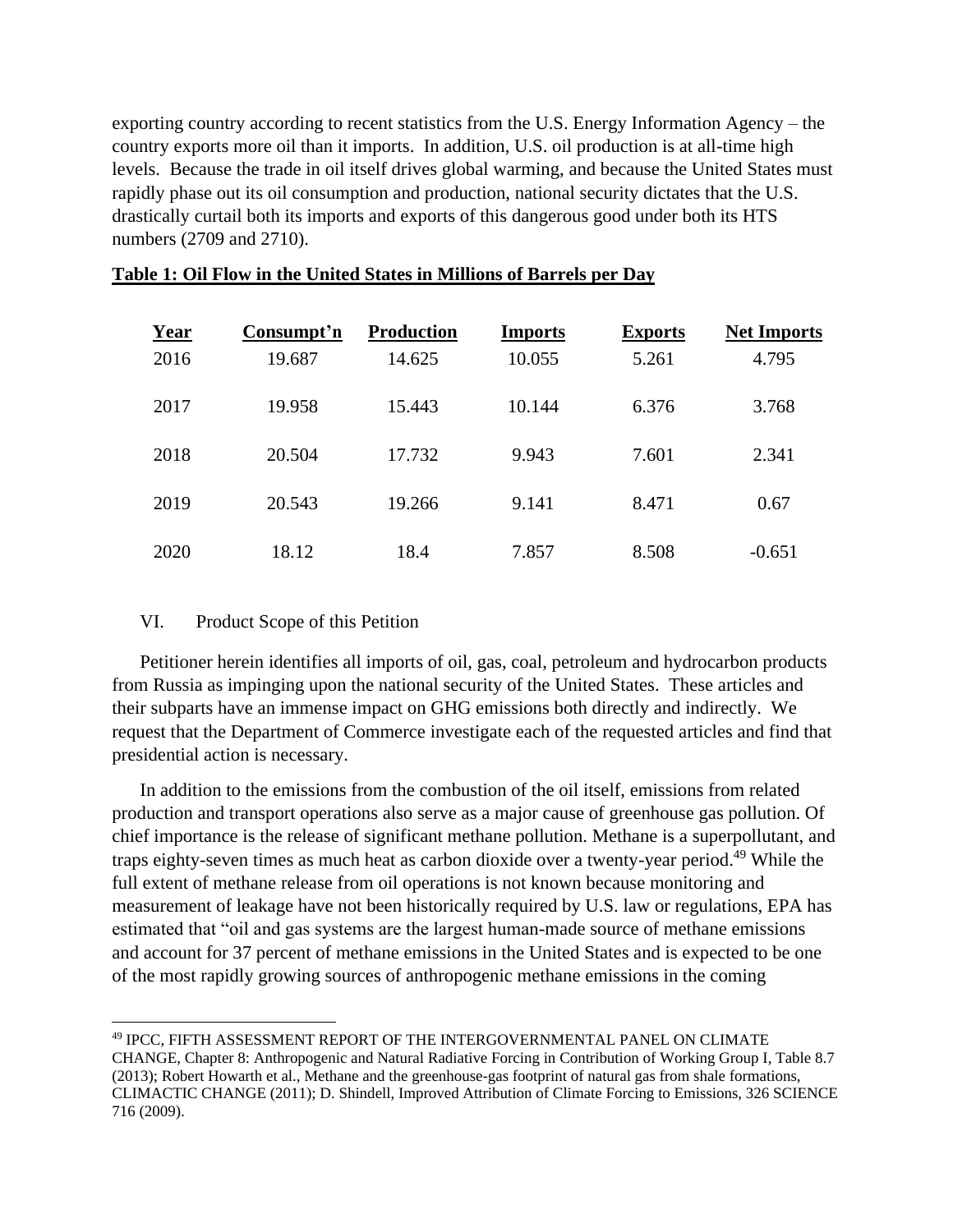decades."<sup>50</sup> For the oil industry, methane emissions result "primarily from field production operations . . . , oil storage tanks, and production-related equipment. . . . "<sup>51</sup> Emissions are released as planned, during normal operations and unexpectedly due to leaks and system upsets.<sup>52</sup> Significant sources of emissions include well venting and flaring, pneumatic devices, dehydrators and pumps, and compressors.<sup>53</sup>

Please see the Attachment for Crude and Refined Oil Imports, Gas, Coal, Petroleum and Hydrocarbon Products from Russia. This data is taken from existing U.S. federal government data compiled by the U.S. International Trade Commission [\(https://dataweb.usitc.gov/](https://dataweb.usitc.gov/) ) and divided into tables for specific products described below.

**A.** HTS 2709 (crude oil products)

Petitioners identify all articles under HTS subchapter 2709.00 as within the scope of this petition. HTS subchapter 2709.00 categorizes crude oil products by density, under four subheadings: 2709.00.20; 2709.00.10.00; 2709.00.20.10; 2709.00.20.90. However, Crude oils is generally differentiated and compared by sulfur content and density. With respect to sulfur content, crude oil is either sweet, having a sulfur content of less than one percent, or sour, having a sulfur content of greater than one percent. With respect to density, crude oil can be light, medium, or heavy. Density is measured by A.P.I. gravity, the density of crude oil compared to the density of water. The greater the API gravity, the lighter the oil, and conversely, the lower the API gravity the heavier the oil. Lighter crude oils are typically more valuable. Oils with an API gravity of 22.3 to 31.1 degrees are considered medium crude oils. Oils with an API gravity of more than 31.1 degrees are considered light crude oils.

HTS 2709.00.20 applies to crude oil with an API gravity of 25 degrees or greater. This includes both light and medium crude oils.

HTS 2709.00.10.00 applies to crude oil with an API gravity under 25 degrees. This includes both medium and heavy crude oil. Heavy crude oils have a more severe environmental impact than lighter crude oils. According to the American Geoscientists Institute the lifecycle emissions of heavy crude oils range from 600 kg CO2 to nearly 750 kg CO2. Light crude oil is not far behind with lifecycle emissions of 480 kg CO2 for typical West Texas oil.<sup>54</sup> Additionally, heavy

<sup>50</sup> *Natural Gas STAR Program, Basic Information, Major Methane Emission Sources and Opportunities to Reduce Methane Emissions*, U.S. EPA (Feb. 25, 2016) http://www3.epa.gov/gasstar/ basic-information/; *see also* G. Petron et al., Hydrocarbon emissions characterization in the Colorado Front Range: A pilot study, 117 JOURNAL OF GEOPHYSICAL RESEARCH (2012).

<sup>51</sup> MEGAN WILLIAMS & CINDY COPELAND, EARTHJUSTICE, METHANE CONTROLS FOR THE OIL AND GAS PRODUCTION SECTOR (2010),

http://psbweb.co.kern.ca.us/UtilityPages/Planning/EIRS/mckittrick\_landfill/Vol5/

Williams%20&%20Copeland%20Earthjustice%202010\_Methane%20Controls%20for%20the%20O&G.pdf <sup>52</sup> *Id.*

<sup>53</sup> *Natural Gas STAR Program*, *supra* note 50.

<sup>54</sup> West Texas Oil is a benchmark oil produced in the United States. It is a lighter crude oil with an API gravity of 39.6 degrees, and a "sweet" oil, or an oil with low sulfur content.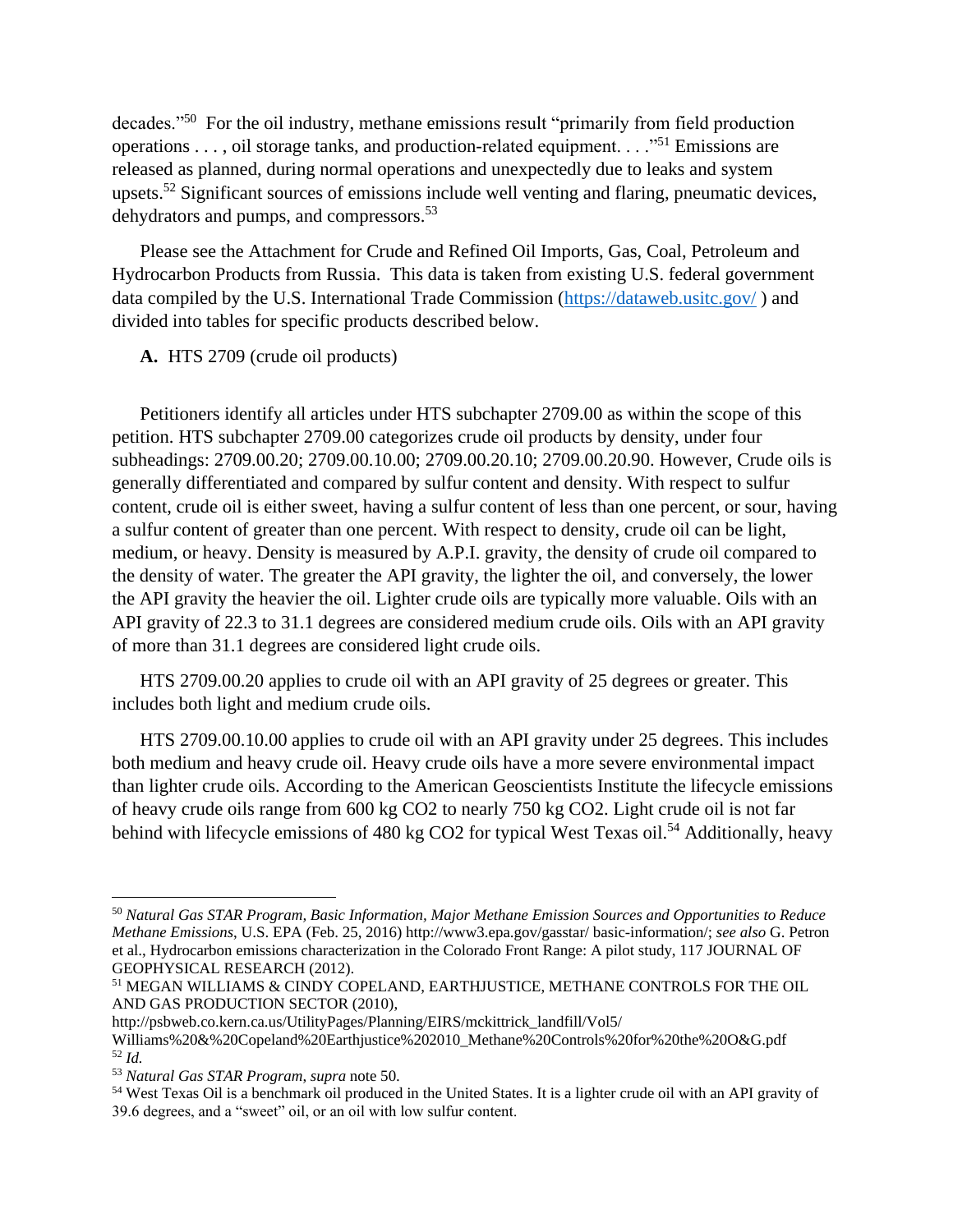crude oils are more energy and water intensive to extract, and contain contaminants that must either be disposed of or removed before they are commercially usable.

HTS 2709.00.20.10 applies to condensate wholly derived from gas. Gas condensate has a variety of uses in the oil production lifecycle. It is used as a feedstock in refining, heating, and plastics production, as well as a diluent to improve the flow of heavy oils which cannot flow well through pipelines due to the heavy oils' viscosity.

HTS 2709.00.20.90 is the other category for crude oils testing 25 degrees A.P.I. or more. Typically, these are synthetic crude oils. For example, two blends of synthetic crude oil, Zuata and Hamaca, originating from Venezuela were classified under HTS 2709.00.20.90 by U.S. Customs and Border Protection's Office of Trade Relations. The oil from these wells were fractioned with some of the resulting oils being used as refinery feedstock. Refinery feedstock is oils that are reused in the refining process to create higher value oils.

**B.** HTS 2710 (refined oil products)

The Center identifies the following articles as within the scope of this petition: all articles under 2710.12.15; 2710.19.06; 2710.19.11; 2710.19.16.00; all articles under 2710.20 except 2710.20.25.00; 2710.99.05.00; and 2710.99.10.00. These articles are various refined oils that are primarily used as fuels.

**C.** COAL PRODUCTS UNDER HTS 2701, PETROLEUM GAS AND HYDROCARBON PRODUCTS UNDER HTS 2711, AND PETCOKE<sup>55</sup> UNDER HTS 2713

See the Attachment for more information on U.S. imports of coal, gas, petroleum, and hydrocarbon products from Russia.

#### VII. Relief Requested

President Biden and his Commerce Department clearly possess the authority to stop the import of dangerous and deadly petroleum products under Section 232 of the U.S. Trade Act. Now is the time to use and implement this authority to protect the national security of the country and advance the President's climate goals. *As it specifically relates to the Russian Federation, this petition asks for an agency recommendation of a complete ban of imports of all Russian oil, gas, coal, petroleum and hydrocarbon products into the United States under HTS Numbers 2701, 2709, 2710, 2711, and 2713. See* the Attachment to this Petition on relevant subheadings under these HTS Numbers.

Section 232 allows the President "to adjust the imports of the article and its derivatives," if Commerce decides that presidential action is required.<sup>56</sup> The previous President exercised his

<sup>55</sup> *See* U.S. Energy Information Administration (last visited March 6, 2022). [https://www.eia.gov/dnav/pet/PET\\_MOVE\\_IMPCUS\\_A1\\_NRS\\_EPPCM\\_IM0\\_MBBL\\_M.htm](https://www.eia.gov/dnav/pet/PET_MOVE_IMPCUS_A1_NRS_EPPCM_IM0_MBBL_M.htm)

<sup>56 19</sup> U.S.C. § 1862(c)(1)(a)(ii).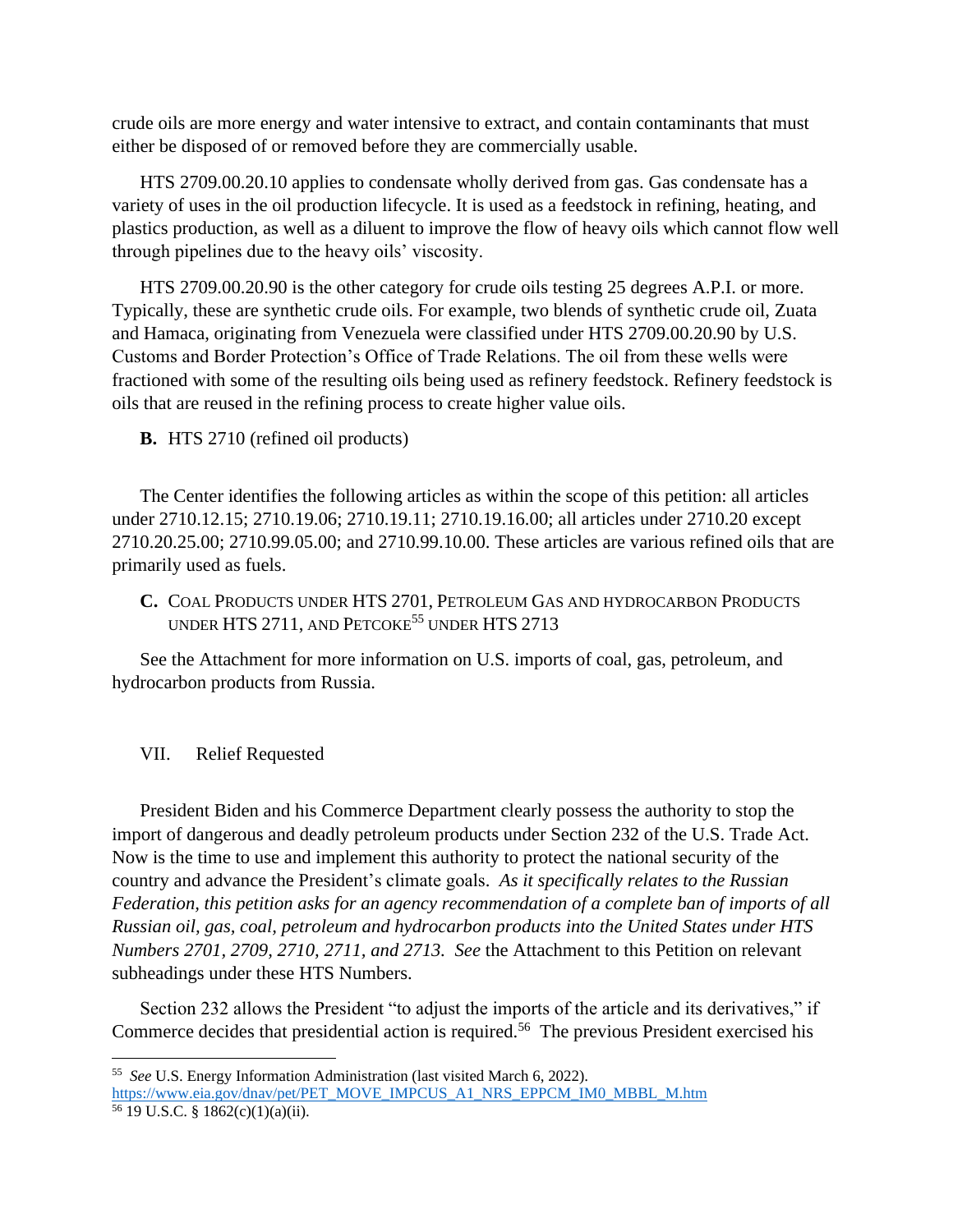authority under Section 232 by imposing tariffs.<sup>57</sup> However, tariffs are only one type of action that a President might take.<sup>58</sup> *For national security reasons, an import ban by the U.S. is necessary and justified regarding the Russian Federation's export of fossil fuels to the United States.*<sup>59</sup> The amount of greenhouse pollution from these Russian imports is significant and there is reason to believe Russia will have difficulty finding substitute buyers. U.S. purchasing power should not fuel an illegal war in Ukraine.<sup>60</sup>

Petitioner notes that the President also possesses powers under the National Emergencies  $Act<sup>61</sup>$  and the International Emergency Economic Powers  $Act<sup>62</sup>$  to effectuate a ban on Russian oil and fossil fuel products.

<sup>57</sup> *See* Adjusting Imports of Aluminum into the United States, 83 Fed. Reg. 20677 (May 7, 2018) (imposing tariffs on aluminum imports into the United States); Adjusting Imports of Steel into the United States, 83 Fed. Reg. 45025 (Sept. 4, 2018) (imposing tariffs on steel imports into the United States).

<sup>58</sup> *See* BUREAU OF INDUS. & SEC., DEP'T OF COMMERCE, 2001 REPORT AT 13–20 (2001) (recording adjustable licensing fees, supplemental fees, conservation fees, termination of imports, adjusting existing domestic and foreign policy, embargoes, voluntary restraint agreements, as actions taken by the president after finding that the import of an article implicated the national security of the United States).

<sup>&</sup>lt;sup>59</sup> Suriya Jayanti, an Eastern European energy expert and former diplomat explains many of the reasons why this action is justified by both law and policy.<https://time.com/6151766/u-s-sanctions-against-russia-gas-oil/>

<sup>60</sup> The Par Hawaii refinery has announced it will stop importing Russian oil. Press Release, *Grassroots Institute requests one year Jones Act waiver for fuel imports* (March 3, 2022).

[https://www.grassrootinstitute.org/2022/03/news-release-grassroot-institute-requests-1-year-jones-act-waiver-for](https://www.grassrootinstitute.org/2022/03/news-release-grassroot-institute-requests-1-year-jones-act-waiver-for-fuel-imports/)[fuel-imports/](https://www.grassrootinstitute.org/2022/03/news-release-grassroot-institute-requests-1-year-jones-act-waiver-for-fuel-imports/)

<sup>61</sup> 50 U.S.C. Section 1621.

<sup>62</sup> 50 U.S.C. Sections 1701 *et seq*.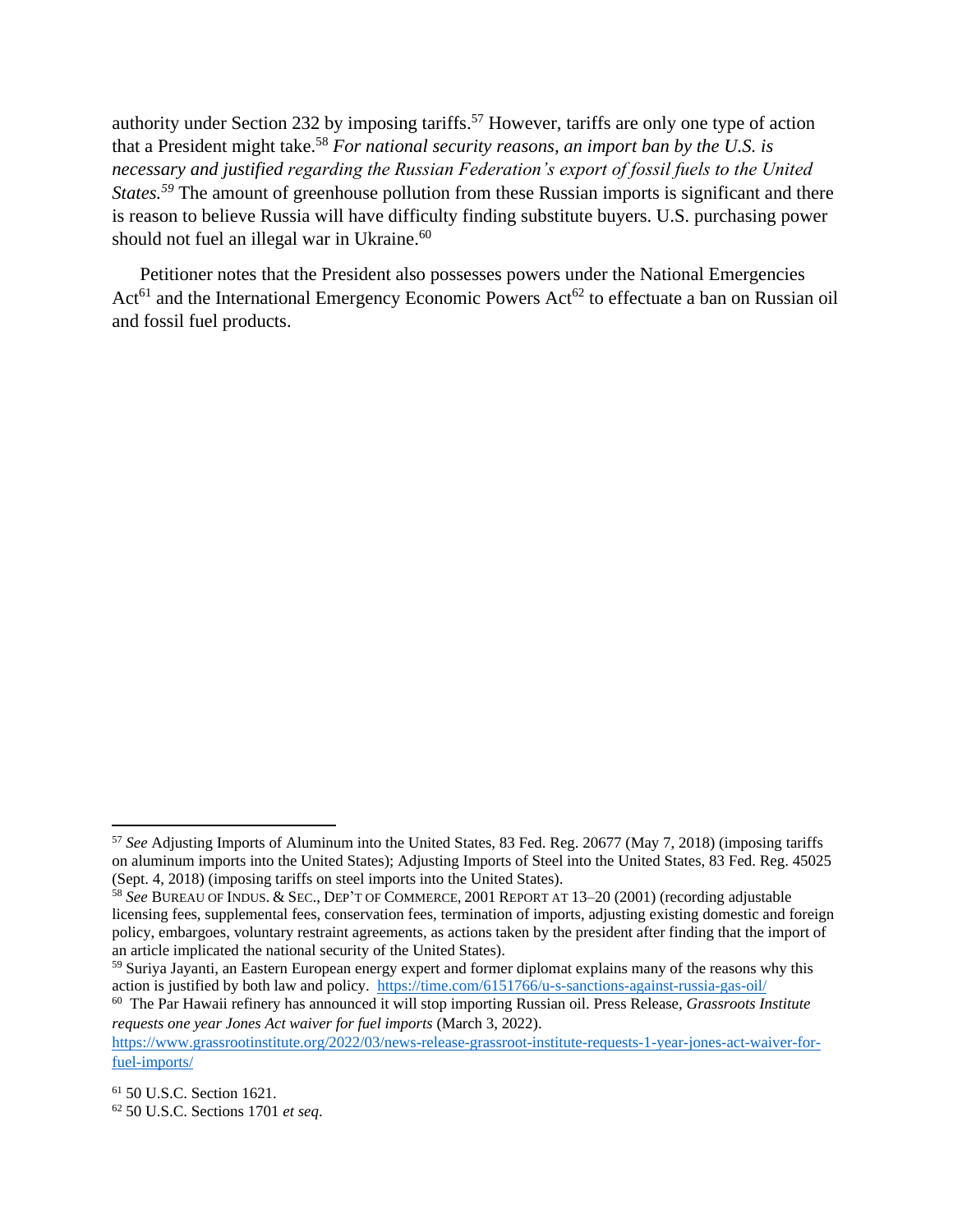#### VIII. Conclusion

For all the reasons so stated, we hereby petition the U.S. Department of Commerce to initiate an investigation on the impact of fossil fuel imports from the Russian Federation upon U.S. national security. Within 270 days after initiating this investigation, the Secretary of Commerce must provide a report to the President, with a determination as to whether the subject articles impinge on the national security and any recommendations as to actions necessary to protect U.S. national security. Fossil fuels from Russia are driving and funding the current Ukrainian crisis, significantly contributing to the calamity of climate change, and severely threatening the national security of the United States. Time of is of the essence and we urge you to act promptly.

Respectfully submitted,

/s/ WJ Snape III

William J. Snape, III

Senior Counsel

Center for Biological Diversity

Contact Information: Center for Biological Diversity 1411 K Street, NW Suite 1300 Washington, DC 20005 202-536-9351 [bsnape@biologicaldiversity.org](mailto:bsnape@biologicaldiversity.org)

Dated: March 7, 2022

Attachment: U.S. Imports of Russian Fossil Fuels by HTS designation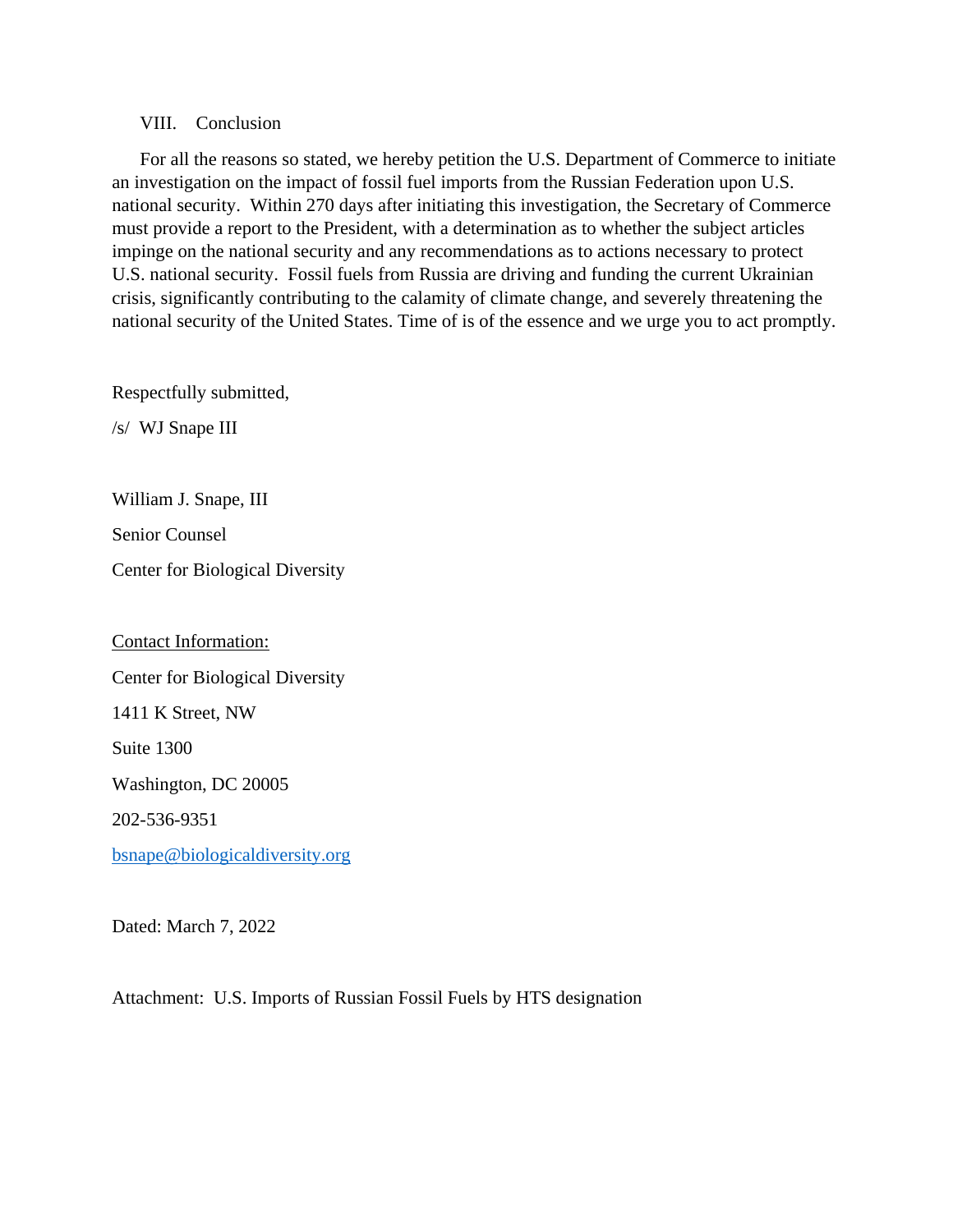#### **ATTACHMENT TO RUSSIAN FOSSIL FUEL IMPORT PETITION** STATISTICS FROM U.S. INTERNATIONAL TRADE COMMISSION

<https://dataweb.usitc.gov/>

## U.S. IMPORTS OF RUSSIAN CRUDE AND REFINED OIL PRODUCTS UNDER HTS 2709 & HTS 2710, COAL PRODUCTS UNDER HTS 2701, PETROLEUM GAS AND RELATED HYDROCARBON PRODUCTS UNDER HTS 2711, AND PETROLEUM COKE PRODUCTS UNDER HTS 2713 (2000-2021)

#### **1. HTS 2709 (crude oil products)**

#### **HTS 2709.00.20 – Petroleum Oils**

| Imports For Consumption   Annual Data   HTS 2709.00.20 |                |  |
|--------------------------------------------------------|----------------|--|
| Year                                                   | <b>Barrels</b> |  |
| 2000                                                   | 833,794        |  |
| 2001                                                   | $\overline{0}$ |  |
| 2002                                                   | 4,358,473      |  |
| 2003                                                   | 21,996,394     |  |
| 2004                                                   | 20,462,476     |  |
| 2005                                                   | 31,564,385     |  |
| 2006                                                   | 19,237,861     |  |
| 2007                                                   | 21,573,382     |  |
| 2008                                                   | 27,761,034     |  |
| 2009                                                   | 35,191,022     |  |
| 2010                                                   | 43,709,157     |  |
| 2011                                                   | 29,581,866     |  |
| 2012                                                   | 17,625,596     |  |
| 2013                                                   | 7,682,244      |  |
| 2014                                                   | 939,868        |  |
| 2015                                                   | 2,890,867      |  |
| 2016                                                   | 5,437,085      |  |
| 2017                                                   | 11,264,506     |  |
| 2018                                                   | 16,853,540     |  |
| 2019                                                   | 26,832,521     |  |
| 2020                                                   | 17,322,407     |  |
| 2021                                                   | 48,718,241     |  |
| <b>Total</b>                                           | 411,836,719    |  |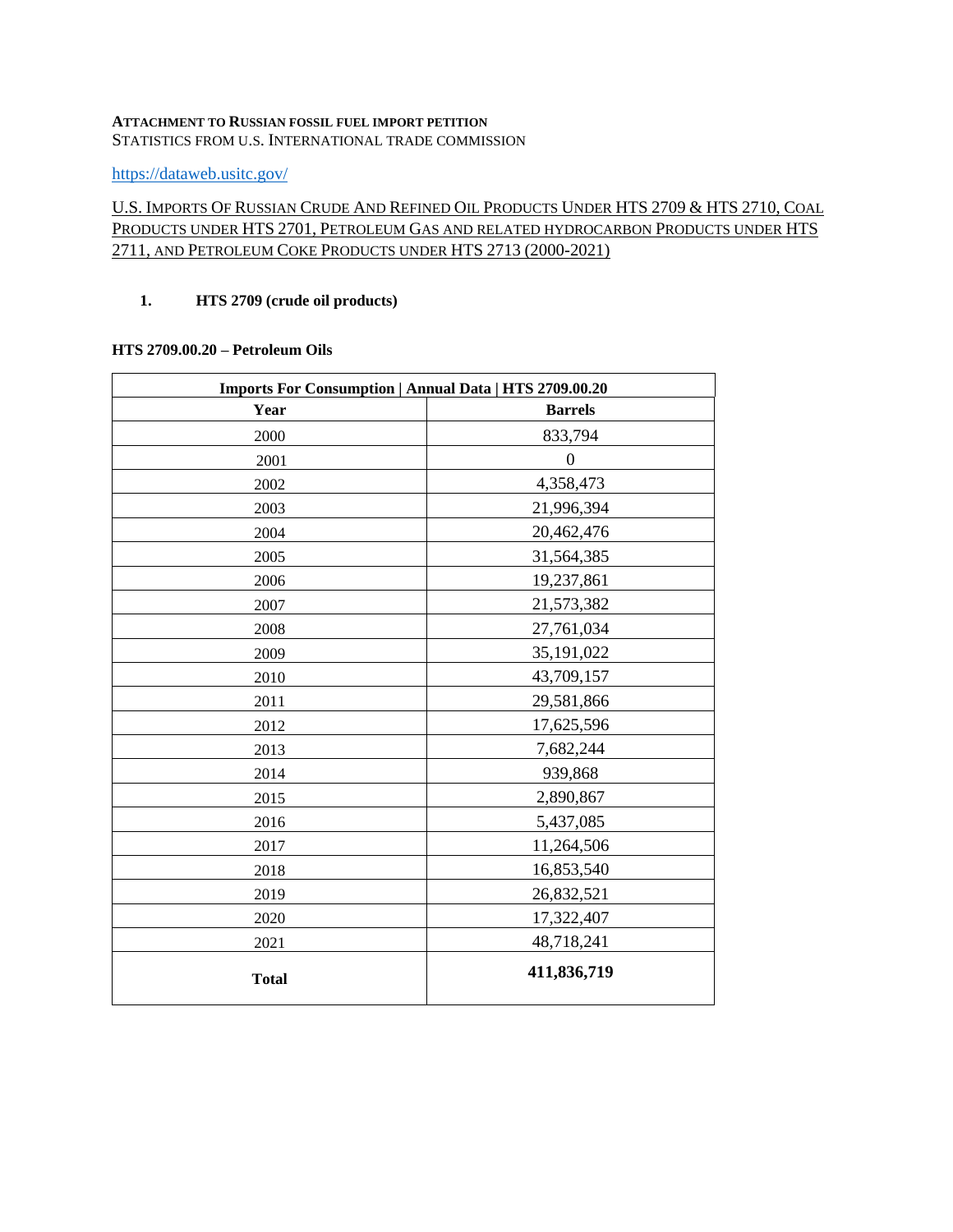| Imports For Consumption   Annual Data   HTS 2709.00.20.10 |                  |  |
|-----------------------------------------------------------|------------------|--|
| Year                                                      | <b>Barrels</b>   |  |
| 2000                                                      | $\boldsymbol{0}$ |  |
| 2001                                                      | $\boldsymbol{0}$ |  |
| 2002                                                      | $\boldsymbol{0}$ |  |
| 2003                                                      | $\mathbf{0}$     |  |
| 2004                                                      | $\mathbf{0}$     |  |
| 2005                                                      | 1,095,048        |  |
| 2006                                                      | 2,565,127        |  |
| 2007                                                      | 3,524,644        |  |
| 2008                                                      | 3,797,710        |  |
| 2009                                                      | 2,009,241        |  |
| 2010                                                      | 1,489,325        |  |
| 2011                                                      | 100,830          |  |
| 2012                                                      | 740,869          |  |
| 2013                                                      | $\boldsymbol{0}$ |  |
| 2014                                                      | $\mathbf{0}$     |  |
| 2015                                                      | $\boldsymbol{0}$ |  |
| 2016                                                      | $\boldsymbol{0}$ |  |
| 2017                                                      | $\boldsymbol{0}$ |  |
| 2018                                                      | $\boldsymbol{0}$ |  |
| 2019                                                      | $\boldsymbol{0}$ |  |
| 2020                                                      | $\boldsymbol{0}$ |  |
| 2021                                                      | $\mathbf{0}$     |  |
| <b>Total</b>                                              | 15,322,794       |  |

#### **HTS 2709.00.20.10 – Petroleum Oils above 15 A.P.I. derived from Natural Gas**

#### **HTS 2709.00.20.90 – Petroleum Oils above 25 A.P.I.**

| Imports For Consumption   Annual Data   HTS 2709.00.20.90 |                |  |
|-----------------------------------------------------------|----------------|--|
| Year                                                      | <b>Barrels</b> |  |
| 2000                                                      | $\theta$       |  |
| 2001                                                      | $\left($       |  |
| 2002                                                      | 4,358,473      |  |
| 2003                                                      | 21,996,394     |  |
| 2004                                                      | 20,462,476     |  |
| 2005                                                      | 30,469,337     |  |
| 2006                                                      | 16,672,734     |  |
| 2007                                                      | 18,048,738     |  |
| 2008                                                      | 23,963,324     |  |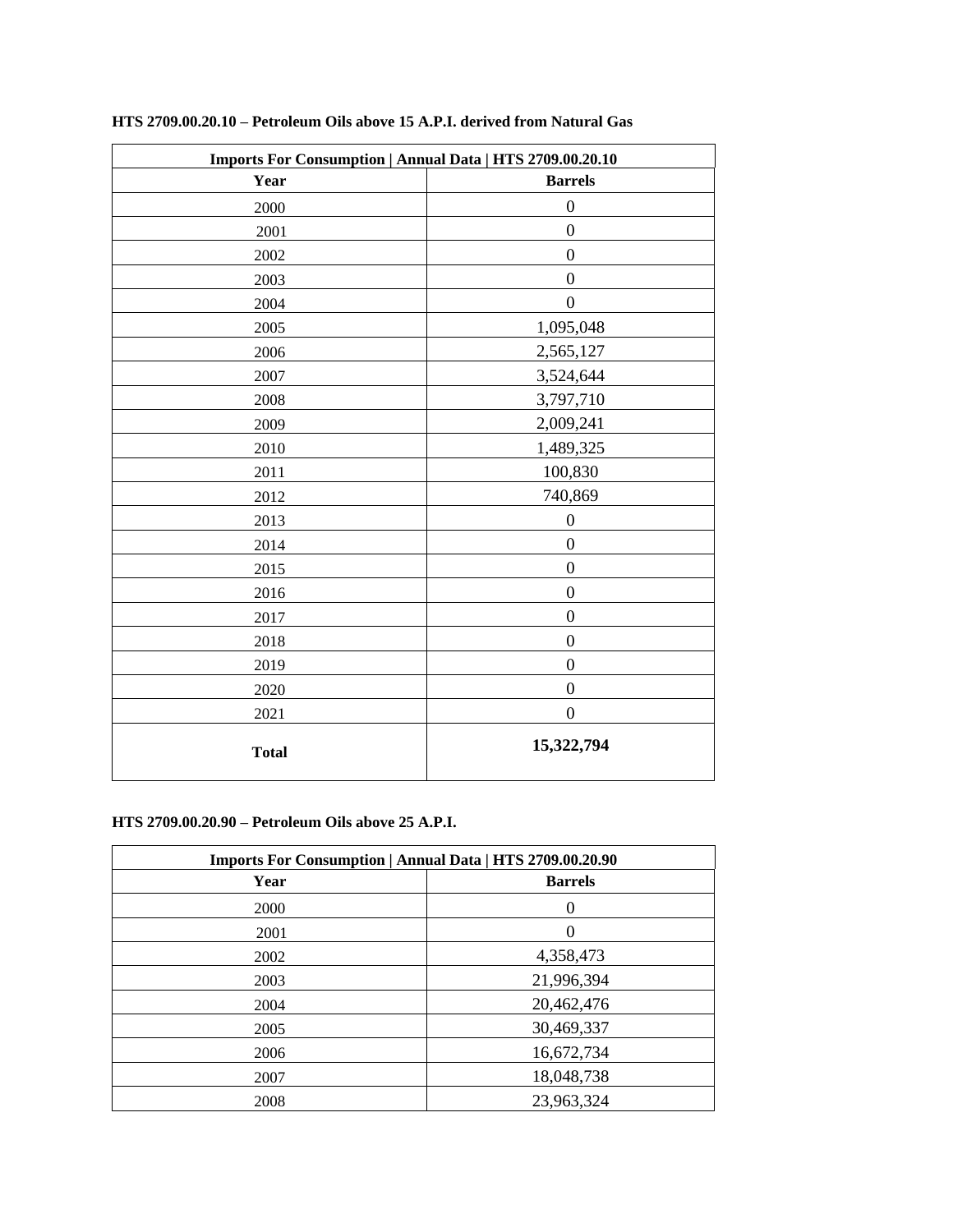| 2009         | 33, 181, 781 |
|--------------|--------------|
| 2010         | 42,219,832   |
| 2011         | 29,481,036   |
| 2012         | 16,884,727   |
| 2013         | 7,682,244    |
| 2014         | 939,868      |
| 2015         | 2,890,867    |
| 2016         | 5,437,085    |
| 2017         | 11,264,506   |
| 2018         | 16,853,540   |
| 2019         | 26,832,521   |
| 2020         | 17,322,407   |
| 2021         | 48,718,241   |
| <b>Total</b> | 395,680,131  |

# **2. HTS 2710 (refined oil products)**

## **HTS 2710.12.15 – Light Motor Fuels**

| Imports For Consumption   Annual Data   HTS 2710.12.15 |                  |  |
|--------------------------------------------------------|------------------|--|
| Year                                                   | <b>Barrels</b>   |  |
| 2000                                                   | $\boldsymbol{0}$ |  |
| $2001\,$                                               | $\boldsymbol{0}$ |  |
| 2002                                                   | $\boldsymbol{0}$ |  |
| 2003                                                   | $\boldsymbol{0}$ |  |
| 2004                                                   | $\boldsymbol{0}$ |  |
| 2005                                                   | $\boldsymbol{0}$ |  |
| 2006                                                   | $\overline{0}$   |  |
| 2007                                                   | $\overline{0}$   |  |
| 2008                                                   | $\boldsymbol{0}$ |  |
| 2009                                                   | $\boldsymbol{0}$ |  |
| 2010                                                   | $\boldsymbol{0}$ |  |
| 2011                                                   | $\boldsymbol{0}$ |  |
| 2012                                                   | 3,094,094        |  |
| 2013                                                   | 4,627,478        |  |
| 2014                                                   | 5,359,629        |  |
| 2015                                                   | 4,539,899        |  |
| 2016                                                   | 4,718,099        |  |
| 2017                                                   | 4,539,580        |  |
| 2018                                                   | 8,080,284        |  |
| 2019                                                   | 15,844,448       |  |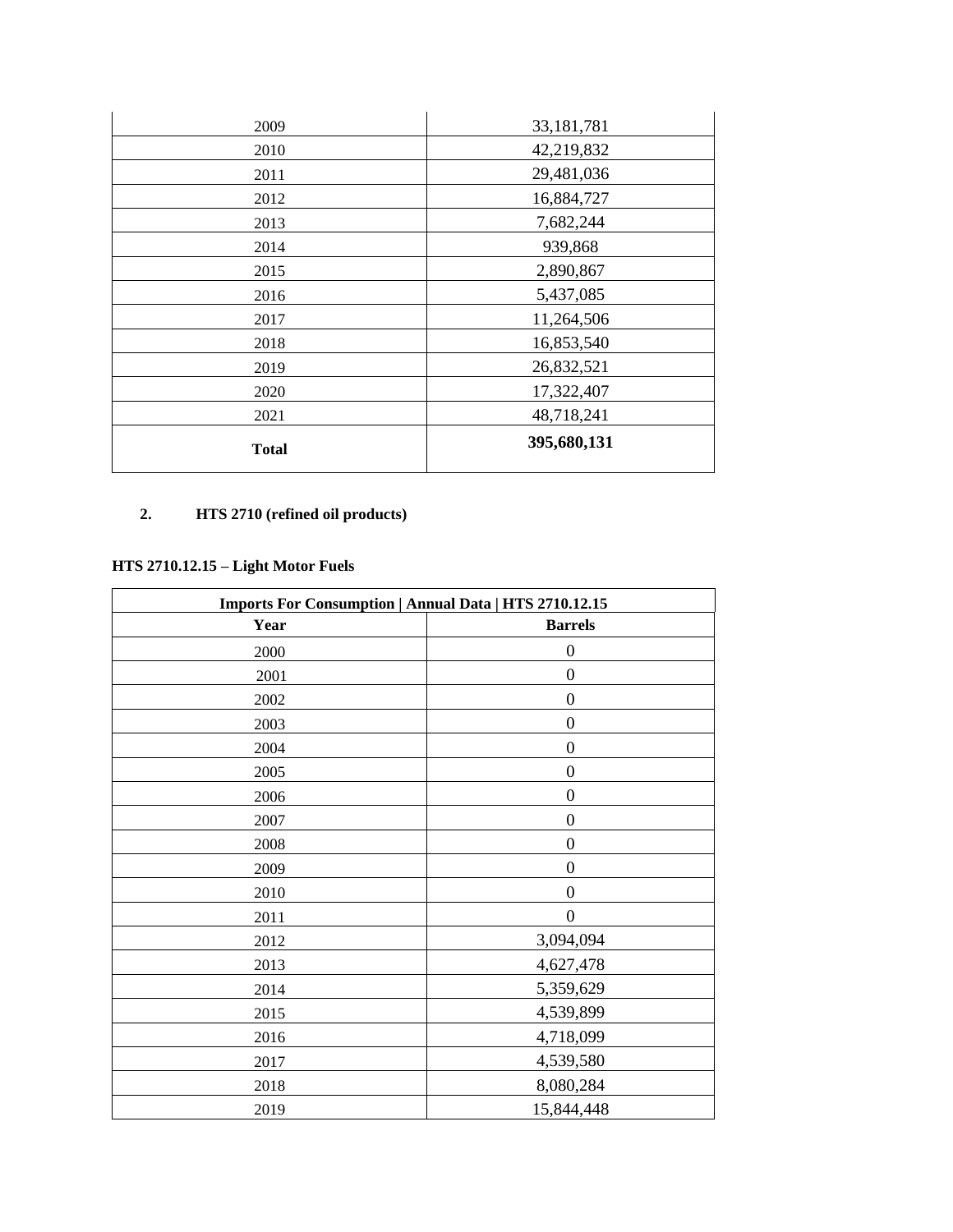| 2020         | 11,002,678 |
|--------------|------------|
| 2021         | 16,642,909 |
| <b>Total</b> | 78,449,098 |

## **HTS 2710.19.06 – Residual Fuel Oil (Blends less than 25 A.P.I.)**

| Imports For Consumption   Annual Data   HTS 2710.19.06 |                  |  |
|--------------------------------------------------------|------------------|--|
| Year                                                   | <b>Barrels</b>   |  |
| 2000                                                   | $\boldsymbol{0}$ |  |
| 2001                                                   | $\boldsymbol{0}$ |  |
| 2002                                                   | $\boldsymbol{0}$ |  |
| 2003                                                   | $\boldsymbol{0}$ |  |
| 2004                                                   | $\boldsymbol{0}$ |  |
| 2005                                                   | $\boldsymbol{0}$ |  |
| 2006                                                   | $\boldsymbol{0}$ |  |
| 2007                                                   | $\boldsymbol{0}$ |  |
| 2008                                                   | $\overline{0}$   |  |
| 2009                                                   | $\boldsymbol{0}$ |  |
| 2010                                                   | $\boldsymbol{0}$ |  |
| 2011                                                   | $\overline{0}$   |  |
| 2012                                                   | 124,285,662      |  |
| 2013                                                   | 125,306,218      |  |
| 2014                                                   | 76,435,753       |  |
| 2015                                                   | 96,638,800       |  |
| 2016                                                   | 116,389,292      |  |
| 2017                                                   | 91,599,365       |  |
| 2018                                                   | 87,566,488       |  |
| 2019                                                   | 116,797,987      |  |
| 2020                                                   | 149,845,109      |  |
| 2021                                                   | 134,594,470      |  |
| <b>Total</b>                                           | 1,119,459,144    |  |

### **HTS 2710.19.11 – Residual Fuel Oil (Blends above 25 A.P.I)**

| <b>Imports For Consumption   Annual Data   HTS 2710.19.11</b> |                |  |
|---------------------------------------------------------------|----------------|--|
| Year                                                          | <b>Barrels</b> |  |
| 2000                                                          |                |  |
| 2001                                                          |                |  |
| 2002                                                          |                |  |
| 2003                                                          |                |  |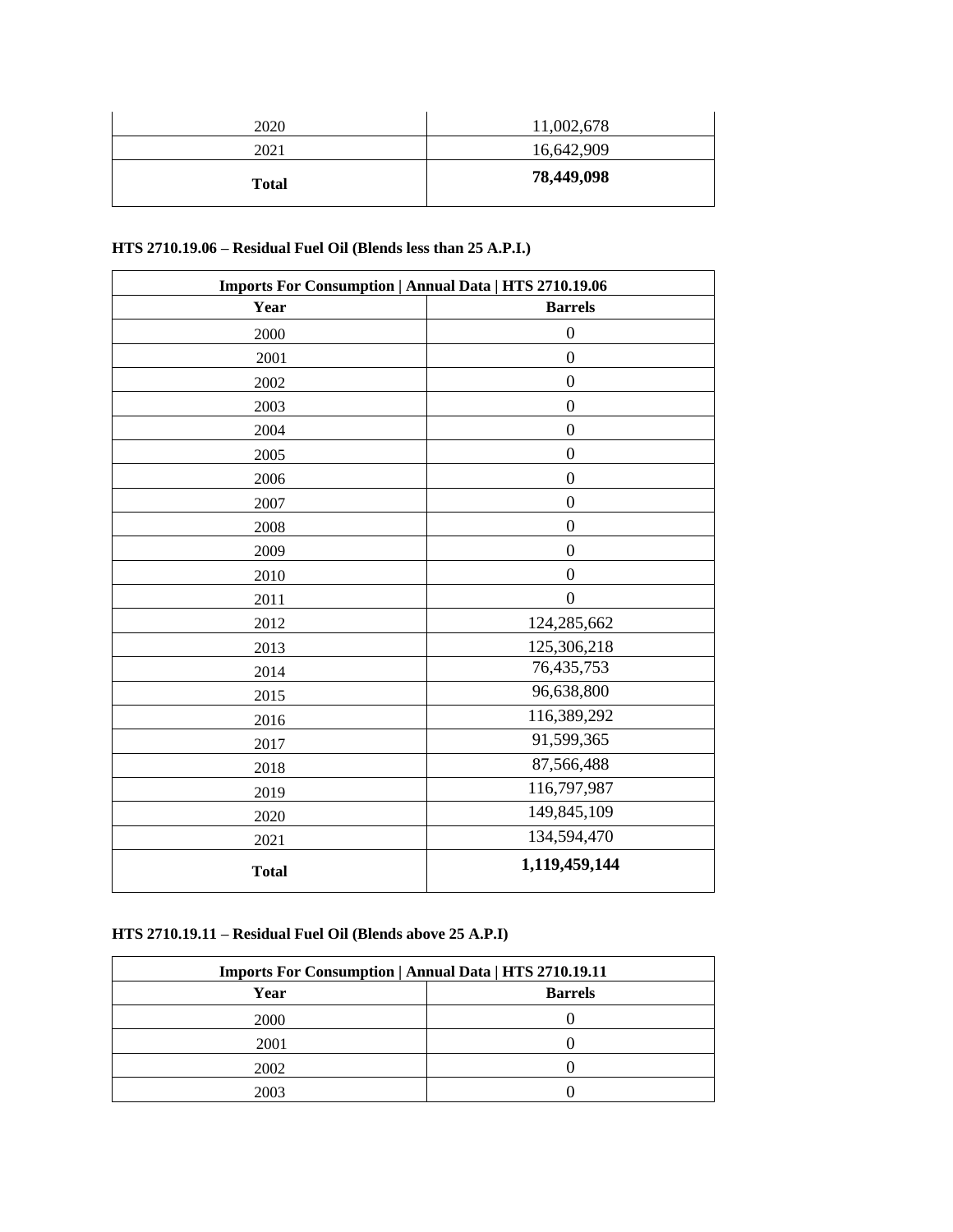| 2004         | $\overline{0}$   |
|--------------|------------------|
| 2005         | $\boldsymbol{0}$ |
| 2006         | $\boldsymbol{0}$ |
| 2007         | $\boldsymbol{0}$ |
| 2008         | $\boldsymbol{0}$ |
| 2009         | $\overline{0}$   |
| 2010         | $\boldsymbol{0}$ |
| 2011         | $\boldsymbol{0}$ |
| 2012         | 24,493,236       |
| 2013         | 19,298,355       |
| 2014         | 26,977,448       |
| 2015         | 21,055,335       |
| 2016         | 15,387,619       |
| 2017         | 15,690,103       |
| 2018         | 12,937,042       |
| 2019         | 9,781,417        |
| 2020         | 12,793,455       |
| 2021         | 21,866,315       |
| <b>Total</b> | 180,280,325      |

# **HTS 2710.19.16.00 – Kerosene-Type Jet Fuel**

| <b>Imports For Consumption   Annual Data   HTS 2710.19.06</b> |                  |  |
|---------------------------------------------------------------|------------------|--|
| Year                                                          | <b>Barrels</b>   |  |
| 2000                                                          | $\boldsymbol{0}$ |  |
| 2001                                                          | $\overline{0}$   |  |
| 2002                                                          | $\overline{0}$   |  |
| 2003                                                          | $\boldsymbol{0}$ |  |
| 2004                                                          | $\boldsymbol{0}$ |  |
| 2005                                                          | $\boldsymbol{0}$ |  |
| 2006                                                          | $\overline{0}$   |  |
| 2007                                                          | $\overline{0}$   |  |
| 2008                                                          | $\overline{0}$   |  |
| 2009                                                          | $\overline{0}$   |  |
| 2010                                                          | $\boldsymbol{0}$ |  |
| 2011                                                          | $\overline{0}$   |  |
| 2012                                                          | 737,125          |  |
| 2013                                                          | 368,074          |  |
| 2014                                                          | $\overline{0}$   |  |
| 2015                                                          | 10,318           |  |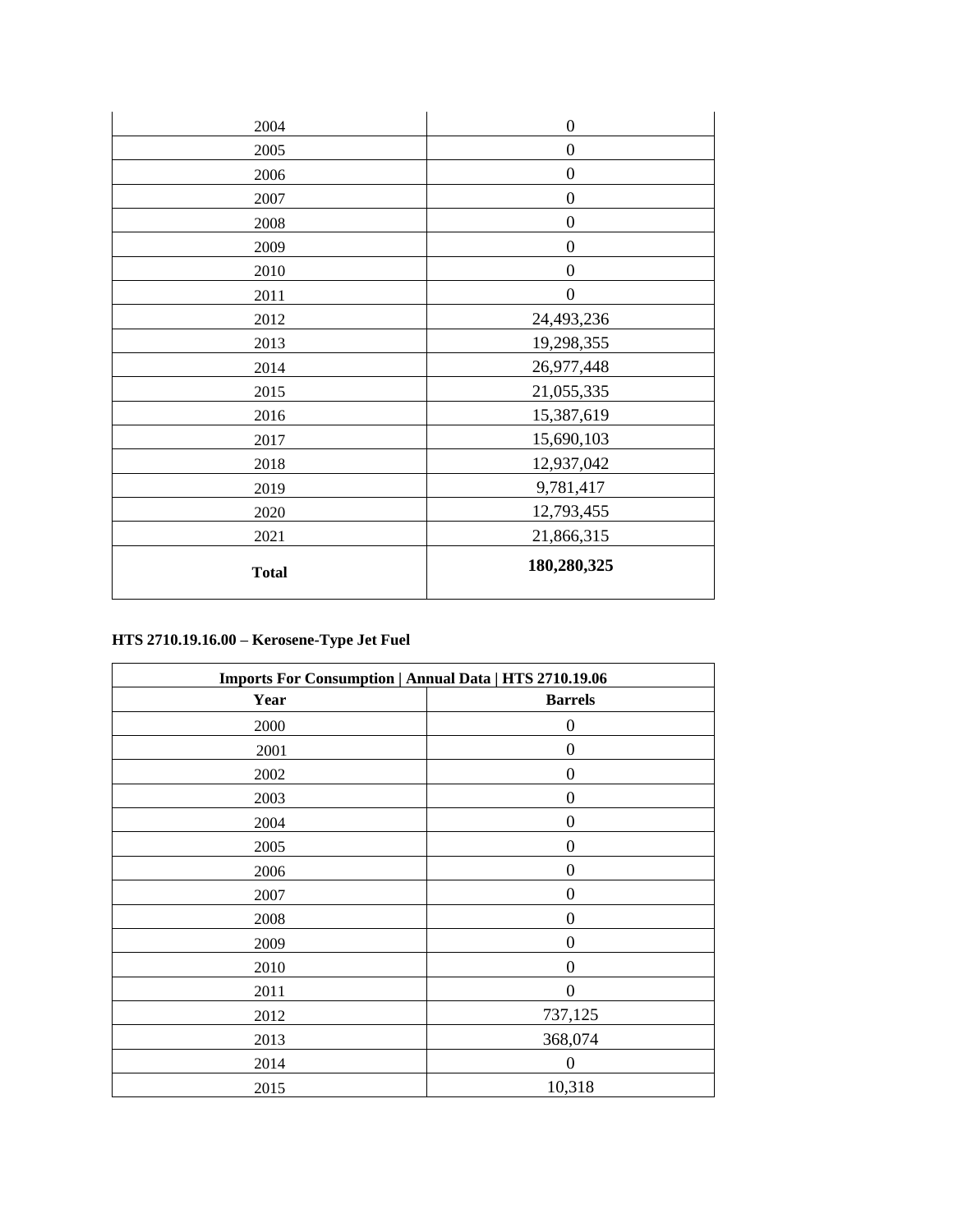| 2016         | 33,317    |
|--------------|-----------|
| 2017         | 561,855   |
| 2018         | 28,835    |
| 2019         | 56,685    |
| 2020         | 25,417    |
| 2021         | 1,402,939 |
| <b>Total</b> | 3,224,565 |

3. **HTS 2701 – Coal and Solid Fuels Manufactured from Coal**

### **HTS 2701.11 - Anthracite**

| <b>Imports For Consumption   Annual Data   HTS 2701.11</b> |                    |
|------------------------------------------------------------|--------------------|
| Year                                                       | <b>Metric Tons</b> |
| 2000                                                       | $\boldsymbol{0}$   |
| 2001                                                       | $\boldsymbol{0}$   |
| 2002                                                       | $\boldsymbol{0}$   |
| 2003                                                       | 62,197             |
| 2004                                                       | 128,043            |
| 2005                                                       | $\boldsymbol{0}$   |
| 2006                                                       | 16,480             |
| 2007                                                       | $\boldsymbol{0}$   |
| 2008                                                       | 64                 |
| 2009                                                       | $\boldsymbol{0}$   |
| 2010                                                       | $\boldsymbol{0}$   |
| 2011                                                       | 1                  |
| 2012                                                       | 13,000             |
| 2013                                                       | $\boldsymbol{0}$   |
| 2014                                                       | $\boldsymbol{0}$   |
| 2015                                                       | $\boldsymbol{0}$   |
| 2016                                                       | 5,501              |
| 2017                                                       | 31,251             |
| 2018                                                       | 27,583             |
| 2019                                                       | 62,350             |
| 2020                                                       | 198,839            |
| 2021                                                       | 307,126            |
| <b>Total</b>                                               | 852,435            |

#### **HTS 2701.19 – Other Coal**

| <b>Imports For Consumption   Annual Data   HTS 2701.19</b> |                    |
|------------------------------------------------------------|--------------------|
| Year                                                       | <b>Metric Tons</b> |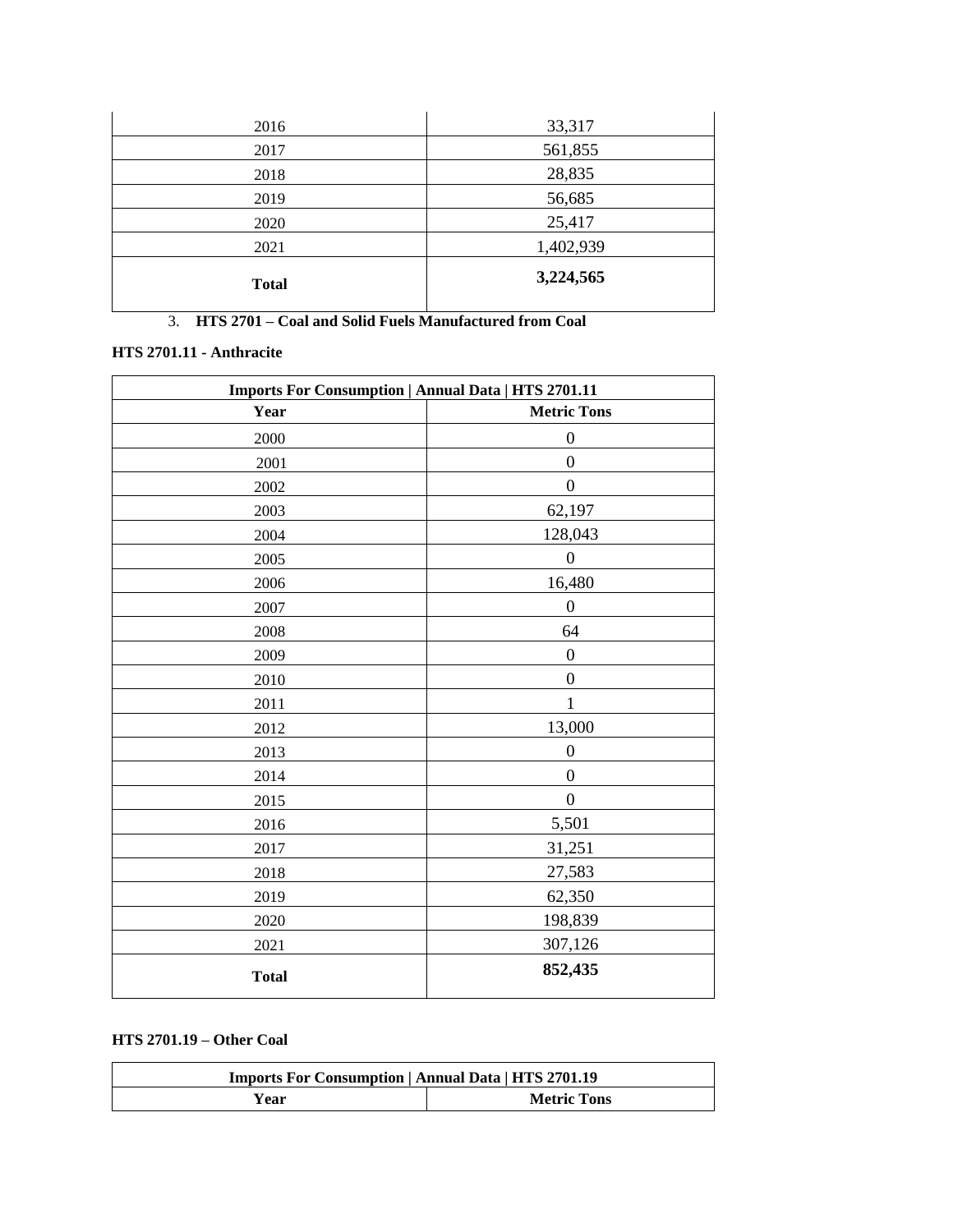| 2000         | $\boldsymbol{0}$ |
|--------------|------------------|
| $2001\,$     | 198,743          |
| $2002\,$     | $\boldsymbol{0}$ |
| 2003         | $\boldsymbol{0}$ |
| 2004         | 56,703           |
| $2005\,$     | 258,940          |
| 2006         | 749,204          |
| 2007         | 122,099          |
| 2008         | $\boldsymbol{0}$ |
| 2009         | $\boldsymbol{0}$ |
| 2010         | $\boldsymbol{0}$ |
| 2011         | $\boldsymbol{0}$ |
| 2012         | $\boldsymbol{0}$ |
| 2013         | $\boldsymbol{0}$ |
| 2014         | $\boldsymbol{0}$ |
| 2015         | $\boldsymbol{0}$ |
| 2016         | $\boldsymbol{0}$ |
| 2017         | $\overline{0}$   |
| 2018         | $\boldsymbol{0}$ |
| 2019         | $\boldsymbol{0}$ |
| 2020         | $\boldsymbol{0}$ |
| 2021         | $\boldsymbol{0}$ |
| <b>Total</b> | 1,385,689        |

### **HTS 2701.12 – Bituminous Coal**

| <b>Imports For Consumption   Annual Data   HTS 2701.12</b> |                    |
|------------------------------------------------------------|--------------------|
| Year                                                       | <b>Metric Tons</b> |
| 2000                                                       | $\boldsymbol{0}$   |
| 2001                                                       | 0                  |
| 2002                                                       | 79,457             |
| 2003                                                       | 0                  |
| 2004                                                       | 54,547             |
| 2005                                                       | 98,120             |
| 2006                                                       | 87,690             |
| 2007                                                       | 0                  |
| 2008                                                       | 0                  |
| 2009                                                       | 0                  |
| 2010                                                       | 0                  |
| 2011                                                       | 160                |
| 2012                                                       | $\boldsymbol{0}$   |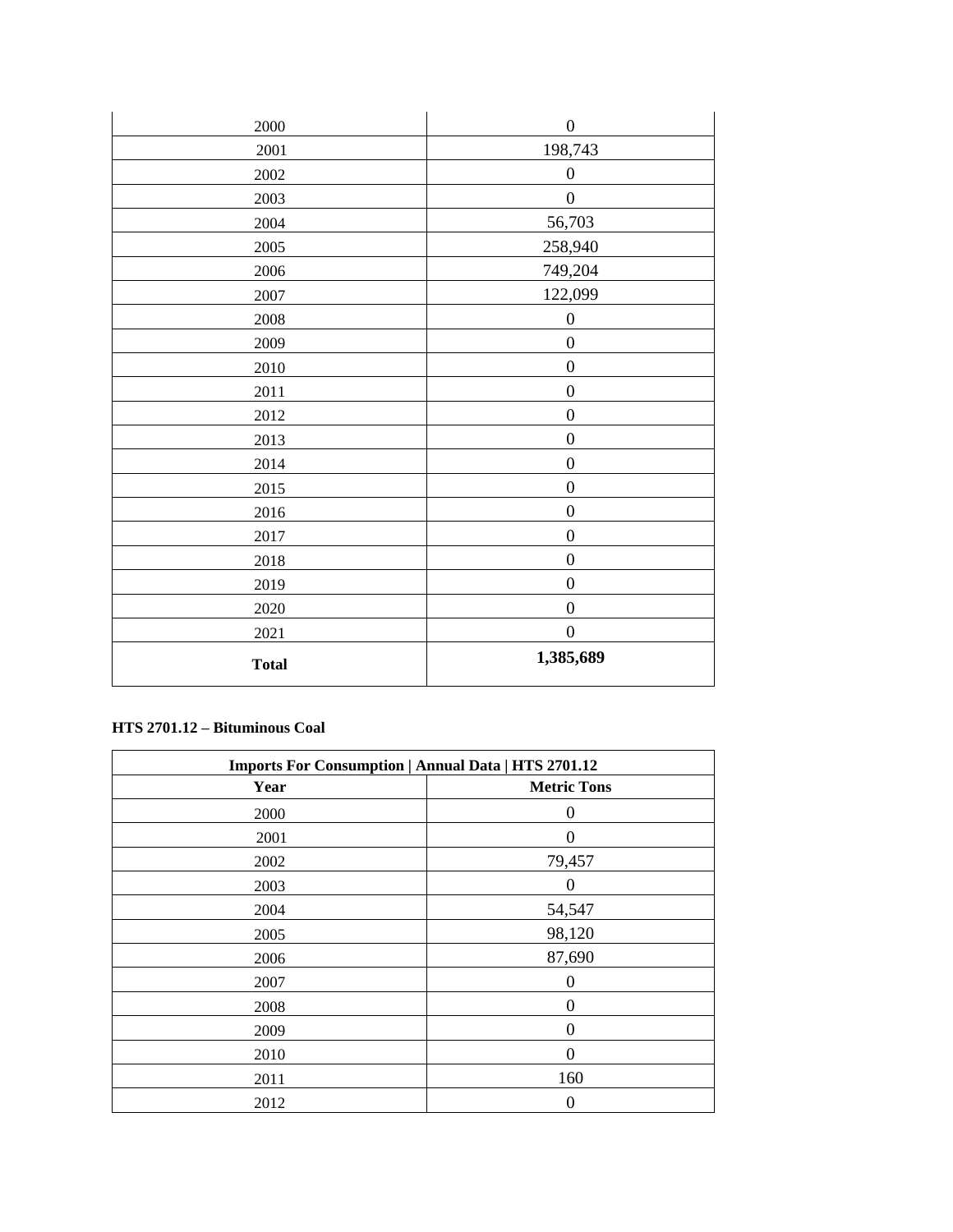| 2013         | 33,017  |
|--------------|---------|
| 2014         | 38,500  |
| 2015         | 0       |
| 2016         | 53,772  |
| 2017         | O       |
| 2018         | 44,000  |
| 2019         | U       |
| 2020         | 53,861  |
| 2021         | 0       |
| <b>Total</b> | 543,124 |

# **4. HTS 2711 – Petroleum Gases and other Gaseous Hydrocarbons**

# **HTS 2711.11 – Liquified Natural Gas**

| <b>Imports For Consumption   Annual Data   HTS 2711.11</b> |                     |
|------------------------------------------------------------|---------------------|
| Year                                                       | <b>Cubic Meters</b> |
| 2000                                                       | $\boldsymbol{0}$    |
| 2001                                                       | $\overline{0}$      |
| 2002                                                       | $\boldsymbol{0}$    |
| 2003                                                       | $\boldsymbol{0}$    |
| 2004                                                       | $\boldsymbol{0}$    |
| 2005                                                       | $\boldsymbol{0}$    |
| 2006                                                       | 69,000              |
| 2007                                                       | 17                  |
| 2008                                                       | 2,000               |
| 2009                                                       | $\boldsymbol{0}$    |
| 2010                                                       | 20,100              |
| 2011                                                       | $\boldsymbol{0}$    |
| 2012                                                       | $\boldsymbol{0}$    |
| 2013                                                       | $\boldsymbol{0}$    |
| 2014                                                       | $\boldsymbol{0}$    |
| 2015                                                       | $\boldsymbol{0}$    |
| 2016                                                       | $\boldsymbol{0}$    |
| 2017                                                       | 35,897              |
| 2018                                                       | $\boldsymbol{0}$    |
| 2019                                                       | 258,379             |
| 2020                                                       | $\boldsymbol{0}$    |
| 2021                                                       | $\boldsymbol{0}$    |
| <b>Total</b>                                               | 385,393             |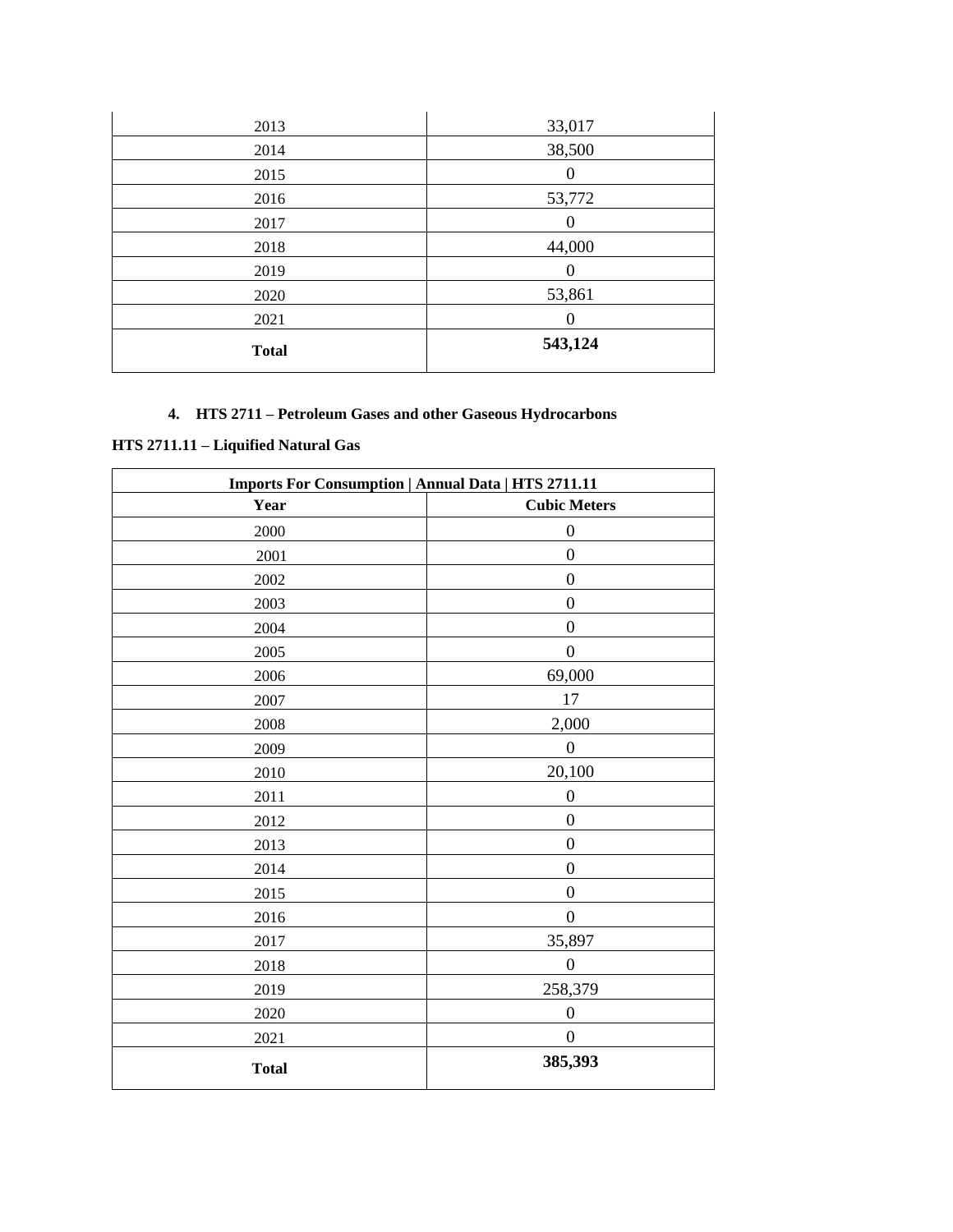| $HTS 2711.21 - Natural Gas$ |  |  |
|-----------------------------|--|--|
|-----------------------------|--|--|

| <b>Imports For Consumption   Annual Data   HTS 2711.21</b> |                     |
|------------------------------------------------------------|---------------------|
| Year                                                       | <b>Cubic Meters</b> |
| 2000                                                       | $\boldsymbol{0}$    |
| 2001                                                       | $\boldsymbol{0}$    |
| 2002                                                       | 74,000              |
| 2003                                                       | 128,448             |
| 2004                                                       | 47,001              |
| 2005                                                       | 100,000             |
| 2006                                                       | $\boldsymbol{0}$    |
| 2007                                                       | $\boldsymbol{0}$    |
| 2008                                                       | $\boldsymbol{0}$    |
| 2009                                                       | $\boldsymbol{0}$    |
| 2010                                                       | 7,000               |
| 2011                                                       | 12                  |
| 2012                                                       | $\boldsymbol{0}$    |
| 2013                                                       | $\overline{c}$      |
| 2014                                                       | $\boldsymbol{0}$    |
| 2015                                                       | $\boldsymbol{0}$    |
| 2016                                                       | $\boldsymbol{0}$    |
| 2017                                                       | $\boldsymbol{0}$    |
| 2018                                                       | $\boldsymbol{0}$    |
| 2019                                                       | $\boldsymbol{0}$    |
| 2020                                                       | $\boldsymbol{0}$    |
| 2021                                                       | $\boldsymbol{0}$    |
| <b>Total</b>                                               | 356,463             |

# **HTS 2711.12 – Propane (Liquefied)**

| <b>Imports For Consumption   Annual Data   HTS 2711.12</b> |                     |
|------------------------------------------------------------|---------------------|
| Year                                                       | <b>Cubic Meters</b> |
| 2000                                                       | 60,995              |
| 2001                                                       | 1,942               |
| 2002                                                       | 1,748,244           |
| 2003                                                       | 2,433,780           |
| 2004                                                       | 1,566,461           |
| 2005                                                       | 1,253,099           |
| 2006                                                       | 1,860,984           |
| 2007                                                       | 2,286,906           |
| 2008                                                       | 1,324,125           |
| 2009                                                       | 2,743,814           |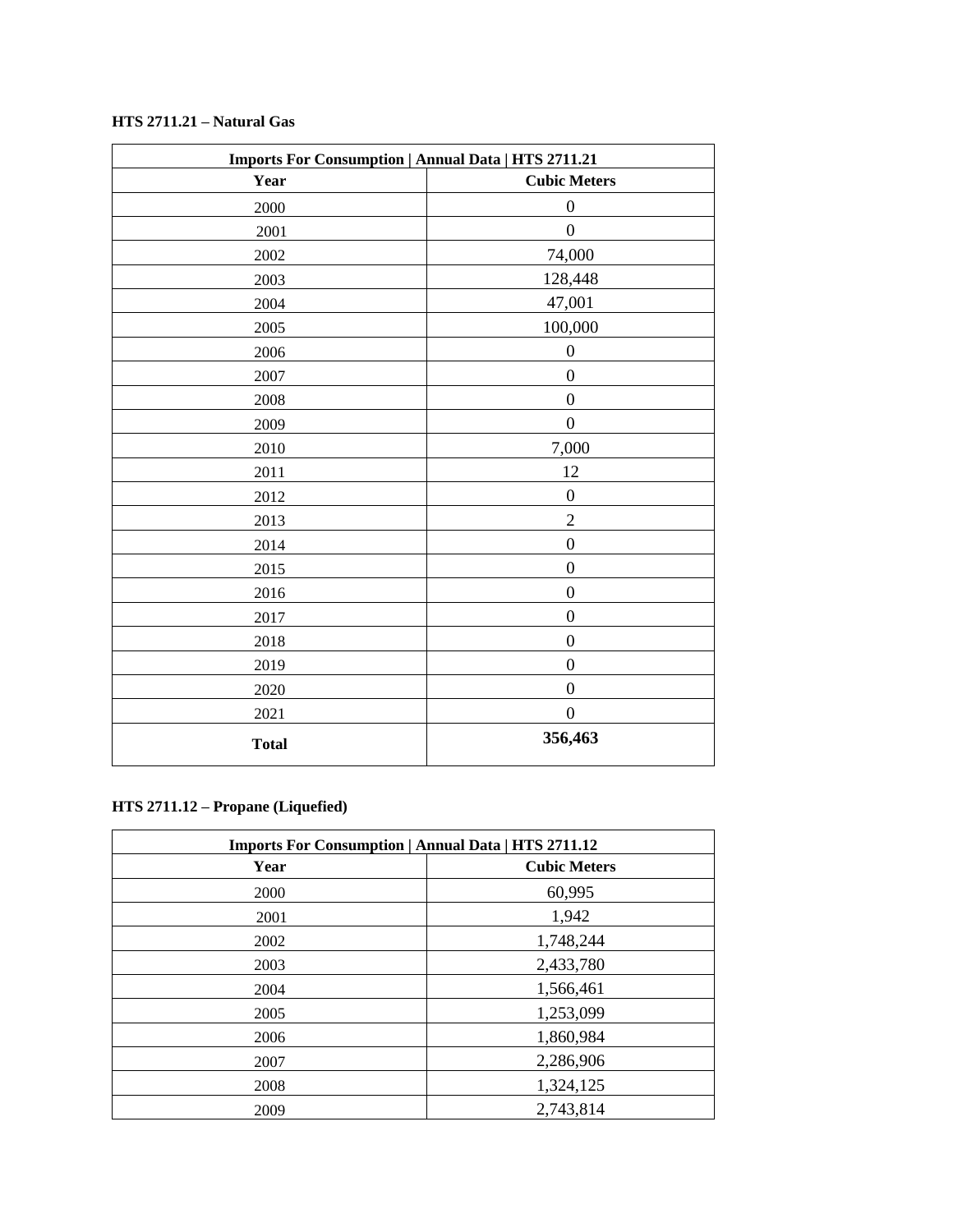| 2010         | 1,696,831  |
|--------------|------------|
| 2011         | 1,999,828  |
| 2012         | 1,160,850  |
| 2013         | 1,020,263  |
| 2014         | 609,294    |
| 2015         | 170,121    |
| 2016         | 440,295    |
| 2017         | 244,141    |
| 2018         | 927,098    |
| 2019         | 323,995    |
| 2020         | 165,395    |
| 2021         | 410,204    |
| <b>Total</b> | 24,448,665 |

# **HTS 2711.13 – Butanes (Liquified)**

| <b>Imports For Consumption   Annual Data   HTS 2711.13</b> |                     |
|------------------------------------------------------------|---------------------|
| Year                                                       | <b>Cubic Meters</b> |
| 2000                                                       | 0                   |
| 2001                                                       | $\boldsymbol{0}$    |
| 2002                                                       | 319,936             |
| 2003                                                       | 566,903             |
| 2004                                                       | 381,276             |
| 2005                                                       | 569,500             |
| 2006                                                       | 190,632             |
| 2007                                                       | 771,570             |
| 2008                                                       | 169,701             |
| 2009                                                       | 1,411,860           |
| 2010                                                       | 1,565,030           |
| 2011                                                       | 2,797,200           |
| 2012                                                       | 139,576             |
| 2013                                                       | 536,573             |
| 2014                                                       | 148,065             |
| 2015                                                       | $\overline{0}$      |
| 2016                                                       | 103,531             |
| 2017                                                       | 187,484             |
| 2018                                                       | 520,114             |
| 2019                                                       | 153,319             |
| 2020                                                       | 56,140              |
| 2021                                                       | 138,472             |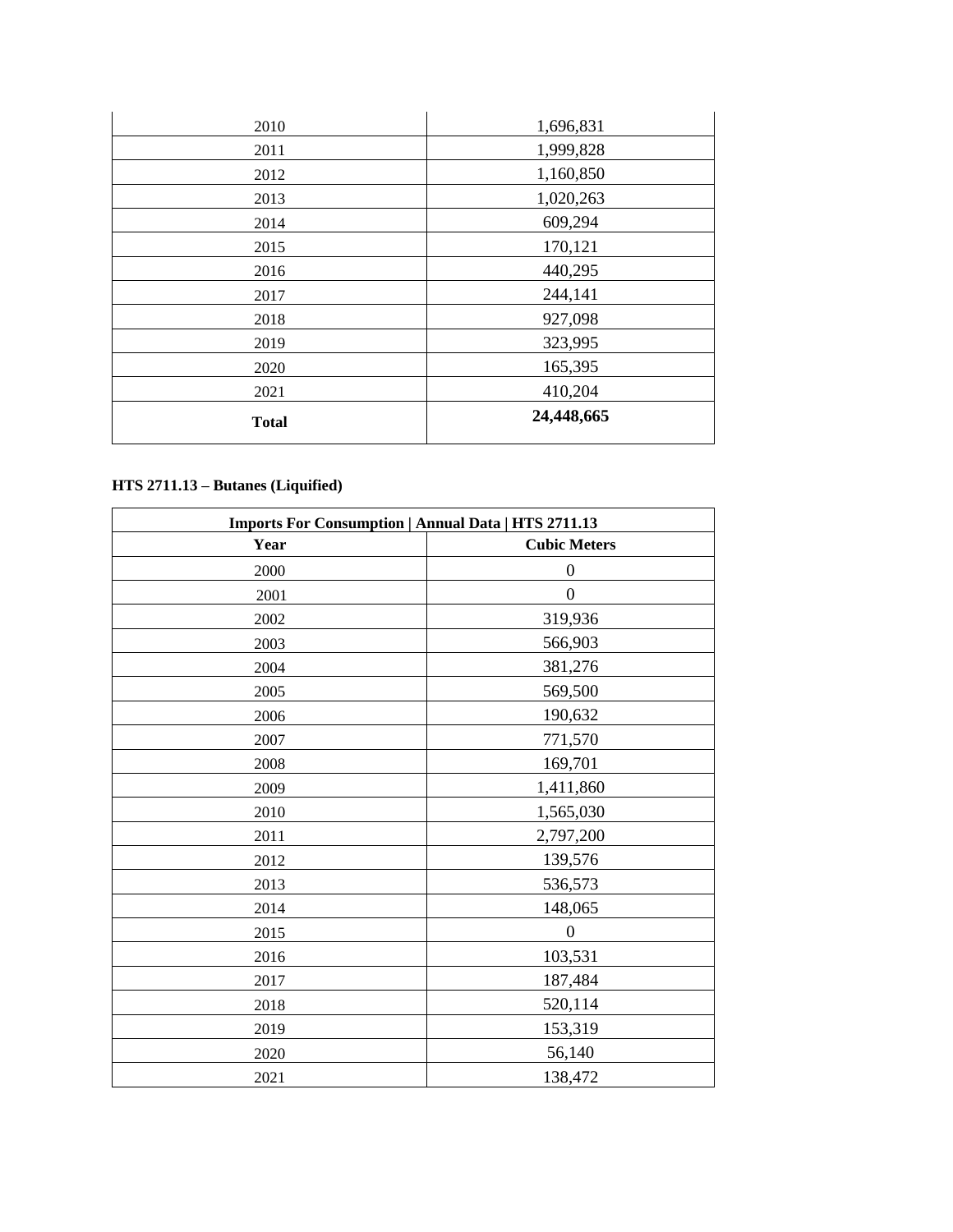| <b>Imports For Consumption   Annual Data   HTS 2711.14</b> |                  |
|------------------------------------------------------------|------------------|
| Year                                                       | <b>Kilograms</b> |
| 2000                                                       | 4,352,591        |
| 2001                                                       | 12,057,850       |
| 2002                                                       | 240,937,941      |
| 2003                                                       | 257,584,778      |
| 2004                                                       | 300,644,477      |
| 2005                                                       | 252,601,711      |
| 2006                                                       | 177,022,992      |
| 2007                                                       | 187,660,488      |
| 2008                                                       | 116,206,457      |
| 2009                                                       | 196,500,525      |
| 2010                                                       | 264,677,147      |
| 2011                                                       | 157,250,661      |
| 2012                                                       | 30,873,841       |
| 2013                                                       | 18,890,959       |
| 2014                                                       | 4,409,273        |
| 2015                                                       | $\overline{0}$   |
| 2016                                                       | $\overline{0}$   |
| 2017                                                       | 637,973          |
| 2018                                                       | 17,985,430       |
| 2019                                                       | 69,486,610       |
| 2020                                                       | 73,348,217       |
| 2021                                                       | 114,646,730      |
| <b>Total</b>                                               | 2,497,776,651    |

# **HTS 2711.14 – Ethylene, Propylene, Butylene, and Butadiene**

#### **HTS 2711.19 – Ethane**

| <b>Imports For Consumption   Annual Data   HTS 2711.19</b> |                  |
|------------------------------------------------------------|------------------|
| Year                                                       | <b>Kilograms</b> |
| <b>2000</b>                                                |                  |
| 2001                                                       | 4,728,209        |
| 2002                                                       | 18,085,385       |
| 2003                                                       | 26,276,508       |
| 2004                                                       | 44, 457, 111     |
| 2005                                                       | 18,336,297       |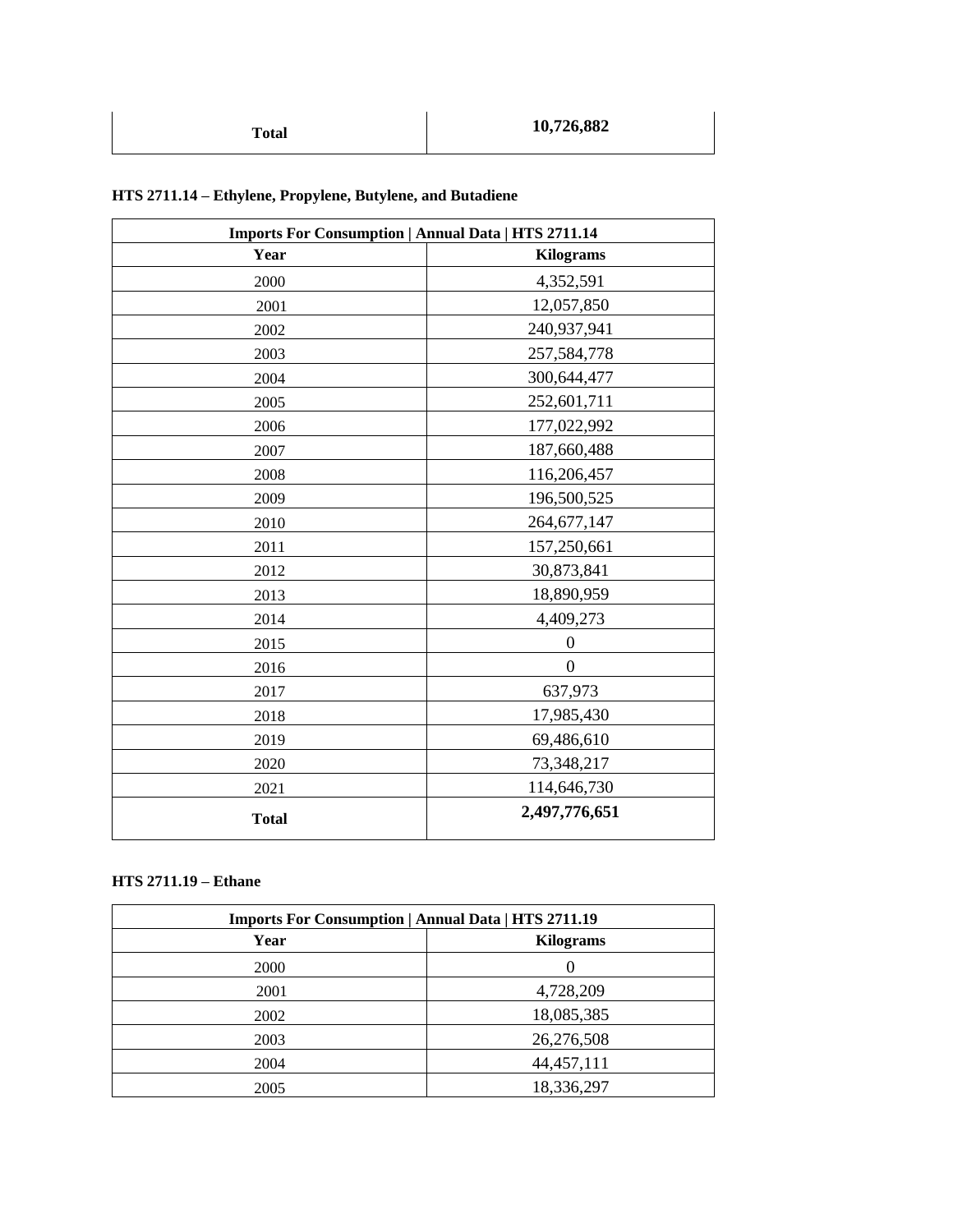| <b>Total</b> | 364,618,785      |
|--------------|------------------|
| 2021         | $\boldsymbol{0}$ |
| 2020         | $\boldsymbol{0}$ |
| 2019         | 2,026,020        |
| 2018         | $\Omega$         |
| 2017         | $\overline{0}$   |
| 2016         | $\boldsymbol{0}$ |
| 2015         | 1,810,668        |
| 2014         | $\boldsymbol{0}$ |
| 2013         | 5,420,785        |
| 2012         | 23,022,644       |
| 2011         | 21,534,315       |
| 2010         | 42,209,896       |
| 2009         | 21,707,922       |
| 2008         | 45,799,876       |
| 2007         | 39,410,628       |
| 2006         | 49,792,521       |

**HTS 2711.29 – Petroleum Gases and Other Gaseous Hydrocarbons in a Gaseous State (Other Than Natural Gas)**

| <b>Imports For Consumption   Annual Data   HTS 2711.29</b> |                  |
|------------------------------------------------------------|------------------|
| Year                                                       | <b>Kilograms</b> |
| 2000                                                       | $\Omega$         |
| 2001                                                       | $\overline{0}$   |
| 2002                                                       | 3,034,008        |
| 2003                                                       | 5,300,762        |
| 2004                                                       | 5,221,733        |
| 2005                                                       | 4,741,978        |
| 2006                                                       | 5,623,738        |
| 2007                                                       | 6,539,804        |
| 2008                                                       | 4,855,140        |
| 2009                                                       | 7,462,488        |
| 2010                                                       | 7,897,347        |
| 2011                                                       | 7,853,536        |
| 2012                                                       | 2,940,311        |
| 2013                                                       | 2,359,451        |
| 2014                                                       | 648,528          |
| 2015                                                       | 985,434          |
| 2016                                                       | 1,129,329        |
| 2017                                                       | 1,183,156        |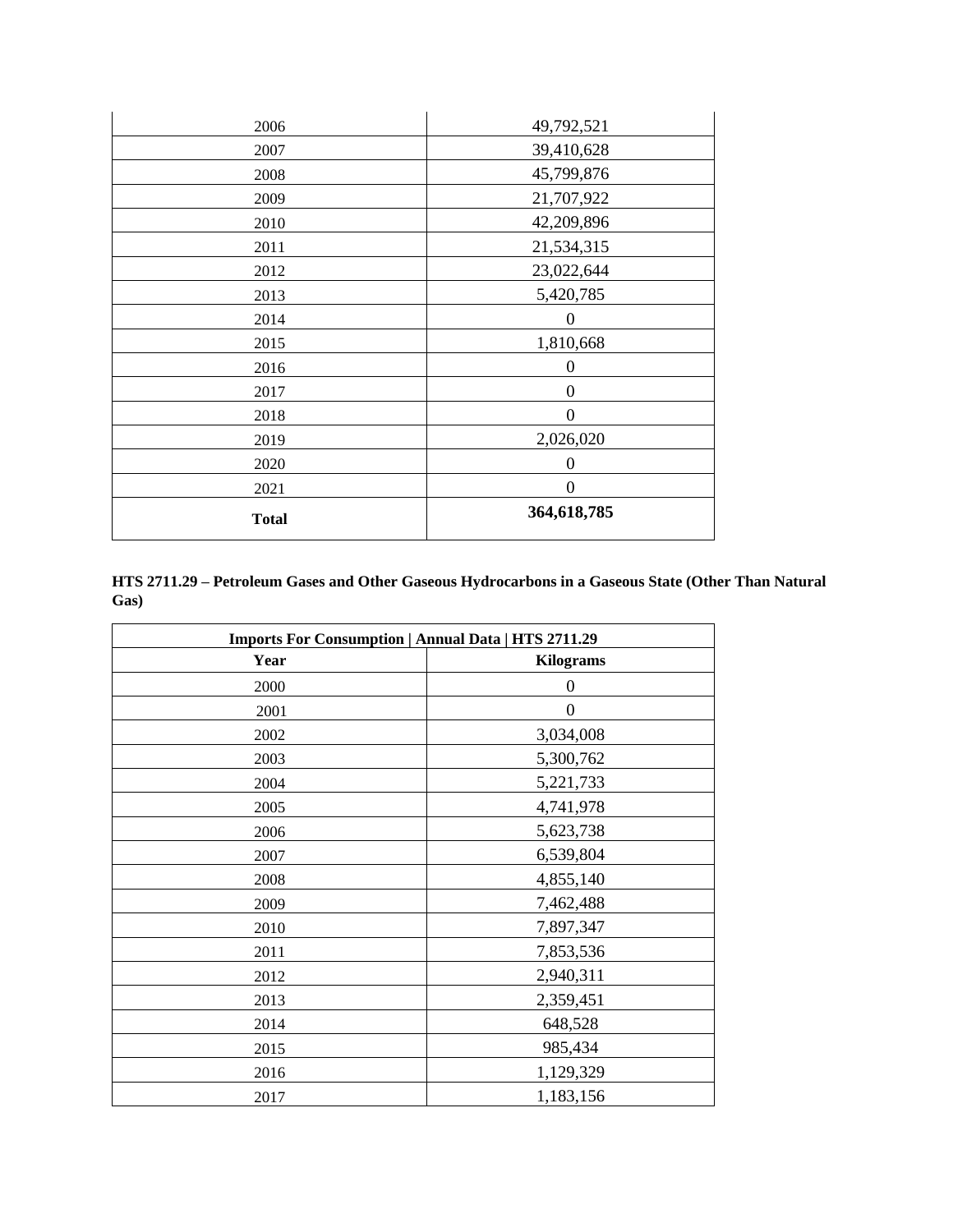| <b>Total</b> | 1,348,092,501 |
|--------------|---------------|
| 2021         | 391,187,911   |
| 2020         | 357,751,013   |
| 2019         | 529,832,444   |
| 2018         | 1,544,390     |

### **5. HTS 2713 – Petroleum Coke (Petcoke)**

## **HTS 2713.11 – Petroleum Coke, Not Calcined**

| <b>Imports For Consumption   Annual Data   HTS 2713.11</b> |                    |
|------------------------------------------------------------|--------------------|
| Year                                                       | <b>Metric Tons</b> |
| 2000                                                       | 43,246             |
| 2001                                                       | $\overline{0}$     |
| 2002                                                       | 508,538            |
| 2003                                                       | 868,134            |
| 2004                                                       | 618,152            |
| 2005                                                       | 559,622            |
| 2006                                                       | 736,367            |
| 2007                                                       | 991,797            |
| 2008                                                       | 626,606            |
| 2009                                                       | 985,540            |
| 2010                                                       | 735,641            |
| 2011                                                       | 702,414            |
| 2012                                                       | 297,898            |
| 2013                                                       | 294,716            |
| 2014                                                       | 91,680             |
| 2015                                                       | 80,244             |
| 2016                                                       | 120,828            |
| 2017                                                       | 199,085            |
| 2018                                                       | 221,642            |
| 2019                                                       | 665,463            |
| 2020                                                       | 267,405            |
| 2021                                                       | 400,479            |
| <b>Total</b>                                               | 10,015,497         |

## **HTS 2713.12 – Petroleum Coke, Calcined**

| <b>Imports For Consumption   Annual Data   HTS 2713.12</b> |                    |
|------------------------------------------------------------|--------------------|
| Year                                                       | <b>Metric Tons</b> |
| 2000                                                       |                    |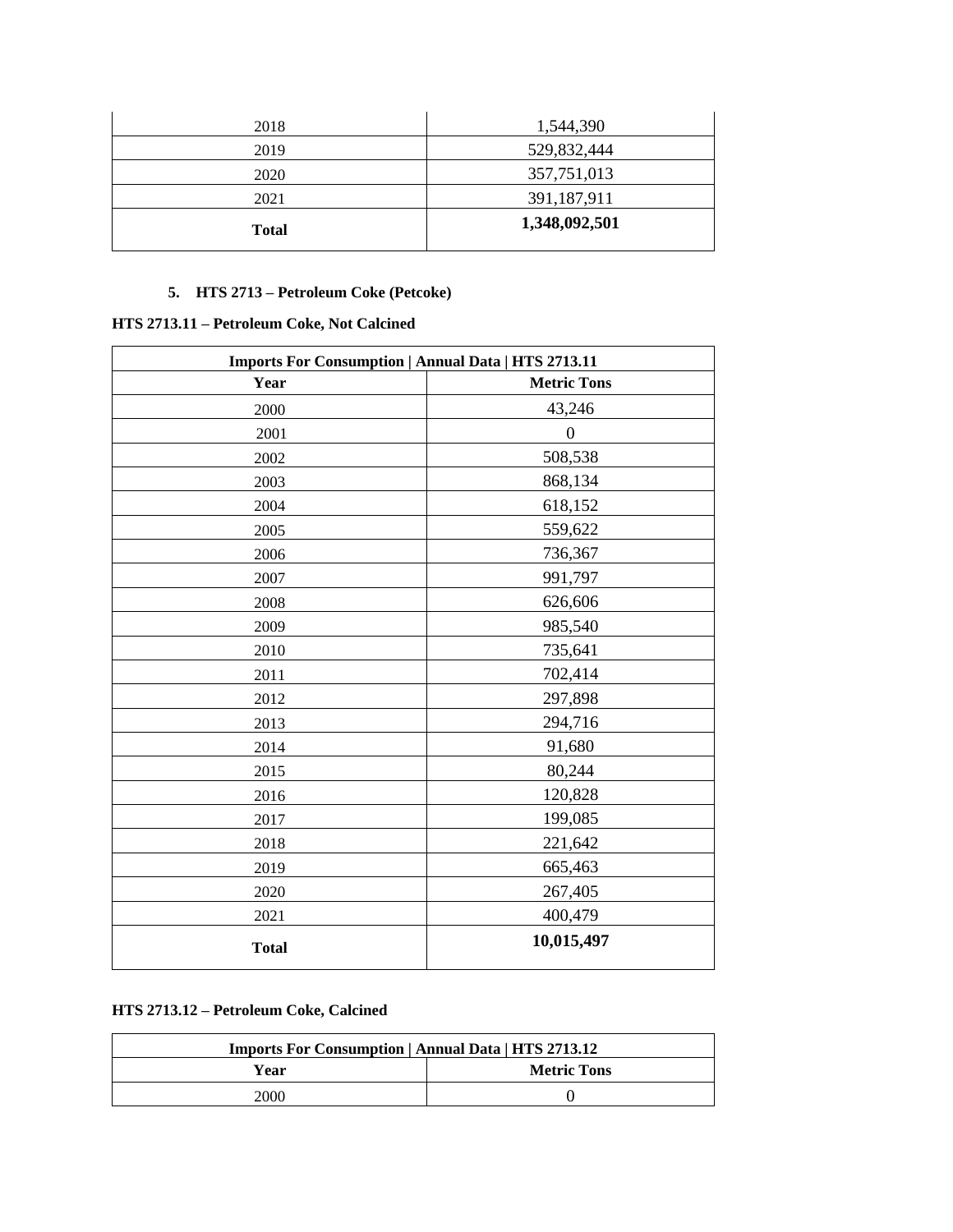| <b>Total</b> | 371,952          |
|--------------|------------------|
| 2021         | $\boldsymbol{0}$ |
| 2020         | $\boldsymbol{0}$ |
| 2019         | $\boldsymbol{0}$ |
| 2018         | $\boldsymbol{0}$ |
| 2017         | $\boldsymbol{0}$ |
| 2016         | $\boldsymbol{0}$ |
| 2015         | $\boldsymbol{0}$ |
| 2014         | $\boldsymbol{0}$ |
| 2013         | $\boldsymbol{0}$ |
| 2012         | 49,927           |
| 2011         | 251,524          |
| 2010         | 47,970           |
| 2009         | 22,531           |
| $2008\,$     | $\boldsymbol{0}$ |
| 2007         | $\boldsymbol{0}$ |
| 2006         | $\boldsymbol{0}$ |
| $2005\,$     | $\boldsymbol{0}$ |
| 2004         | $\boldsymbol{0}$ |
| 2003         | $\boldsymbol{0}$ |
| $2002\,$     | $\boldsymbol{0}$ |
| 2001         | $\boldsymbol{0}$ |

## **HTS 2713.20 – Petroleum Bitumen**

| <b>Imports For Consumption   Annual Data   HTS 2713.20</b> |                    |
|------------------------------------------------------------|--------------------|
| Year                                                       | <b>Metric Tons</b> |
| 2000                                                       | 0                  |
| 2001                                                       | $\boldsymbol{0}$   |
| 2002                                                       | 135,787            |
| 2003                                                       | 99,987             |
| 2004                                                       | 160,689            |
| 2005                                                       | 96,338             |
| 2006                                                       | 125,006            |
| 2007                                                       | 179,143            |
| 2008                                                       | 78,182             |
| 2009                                                       | 176,980            |
| 2010                                                       | 171,594            |
| 2011                                                       | 100,678            |
| 2012                                                       | 53,114             |
| 2013                                                       | 5,928              |